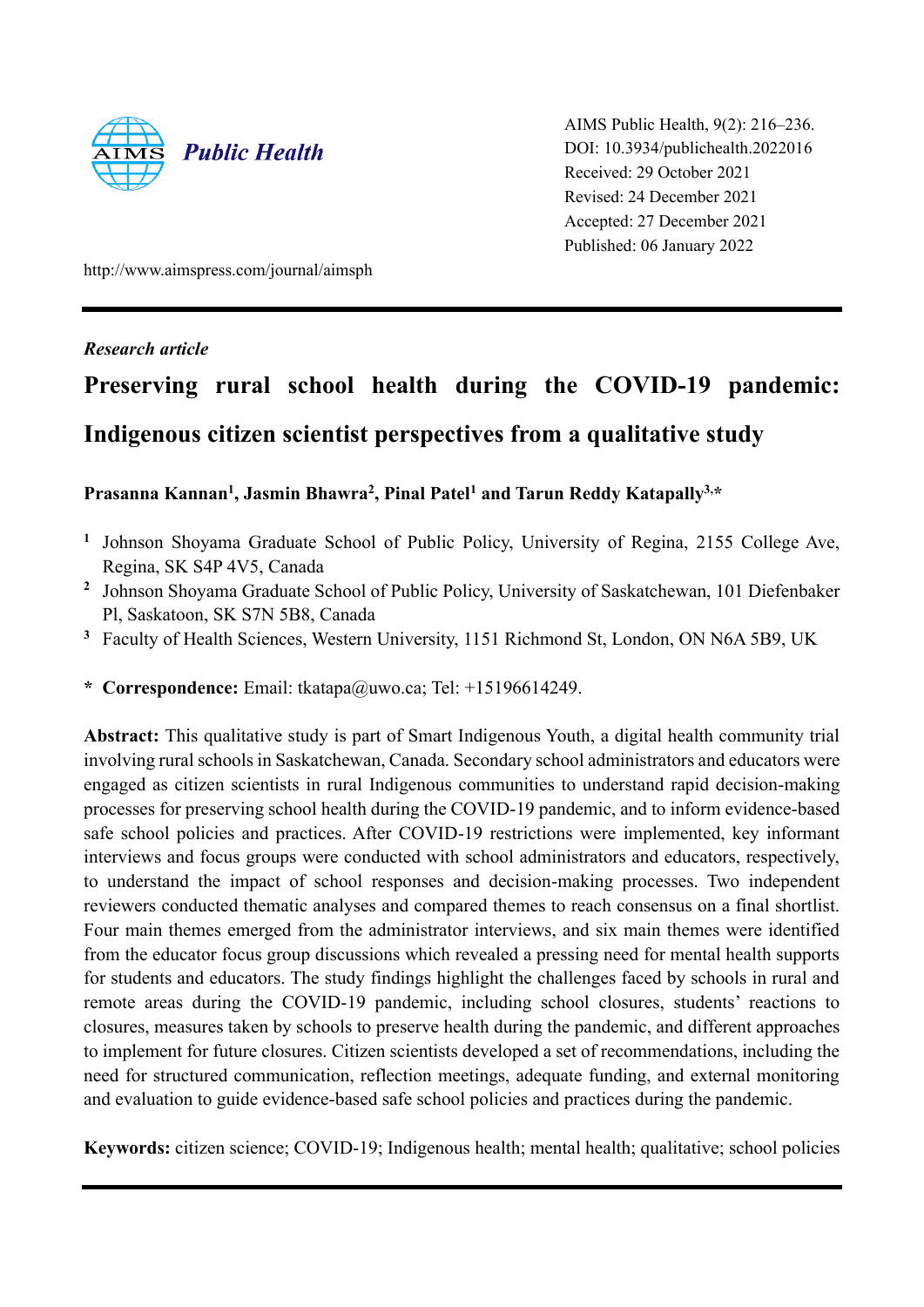#### **1. Introduction**

The coronavirus disease (COVID-19) pandemic forced global society to abruptly transform and abide by social distancing and movement restrictions. These restrictions continue to have significant impacts on the functioning of educational institutions, as well as the wellbeing of 1.6 billion students worldwide [1–5]. The response of educational institutions to minimize the risk of COVID-19 has ranged from remote learning and mask mandates, to social distancing and rapid testing [4,6]. Although governments and educational institutions have considered several approaches to safely conduct inperson classes, online delivery of curricula has become commonplace for many institutions [5,7,8]. This haphazard combination of remote learning and incongruent safe school policies has placed an inordinate burden on administrators, educators, students, and parents/caregivers, with current evidence indicating negative consequences for student skills, learning progression, social interaction, and physical and mental health [6,9]. Educators have also expressed concerns that school closures have had a significant detrimental impact on students' mental health and social development, with anxiety and depression rates climbing quickly [4,7,9]. It is clear that the COVID-19 pandemic has caused considerable disruption to education systems across the world, requiring policymakers, educators, and administrators to be responsive in rapidly adapting to changing scenarios [4,10]. However, there are several challenges that deter safe school reopening and preservation of school health during the evolving pandemic [11–15].

For example, a "Back to School Study" authored by Lorenc et al.[16] highlighted that lack of trust in government guidance provided to schools was a key challenge, along with the burden of decisionmaking that was shifted to school administration and staff [16]. The report also identified strong school leadership and improved educator confidence and trust as important factors in safe school reopening and functioning [4,16]. In addition, COVID-19 media coverage, particularly social media, has driven an infodemic which negatively affects mental health [17]. While there is growing evidence of the impact of COVID-19 on education systems and mental health [18], there is currently little research on how COVID-19 restrictions have impacted school health in rural areas, particularly in vulnerable Indigenous communities in settler societies such as Australia, Canada, New Zealand, and the United States [19,20].

Indigenous Peoples' perspectives are critical to understanding how the experience and response to COVID-19 has differed across communities. Given the unprecedented nature of the COVID-19 pandemic, this study assessed the rapid adaptation of school policies and practices during the pandemic. This study, which captures Indigenous perspectives, is part of the Smart Platform, a citizen science and digital epidemiological platform for ethical population engagement, integrated knowledge translation, and policy and real-time interventions [21]. Citizen science can range from contribution (i.e., data collection) and collaboration (i.e., data interpretation) to co-creation of knowledge [22] (i.e., co-conceptualization of research and knowledge translation) by engaging citizens throughout the research process [22–27]. Citizen science is earning a place in national science policies [22,28] where citizens play an active role in democratizing policy. This transformative approach [28] has particular implications for addressing societal crises such as the COVID-19 pandemic, particularly in disadvantaged rural and remote communities.

Digital citizen science can play a significant role in ethically obtaining big data to address existential crises such as the COVID-19 pandemic [29]. Digital citizen science can also support traditional scientific endeavors in rapidly responding to complex global health issues [30]. For instance, a large longitudinal cohort study ( $n > 50,000$ ) which was launched in March 2020, is employing citizen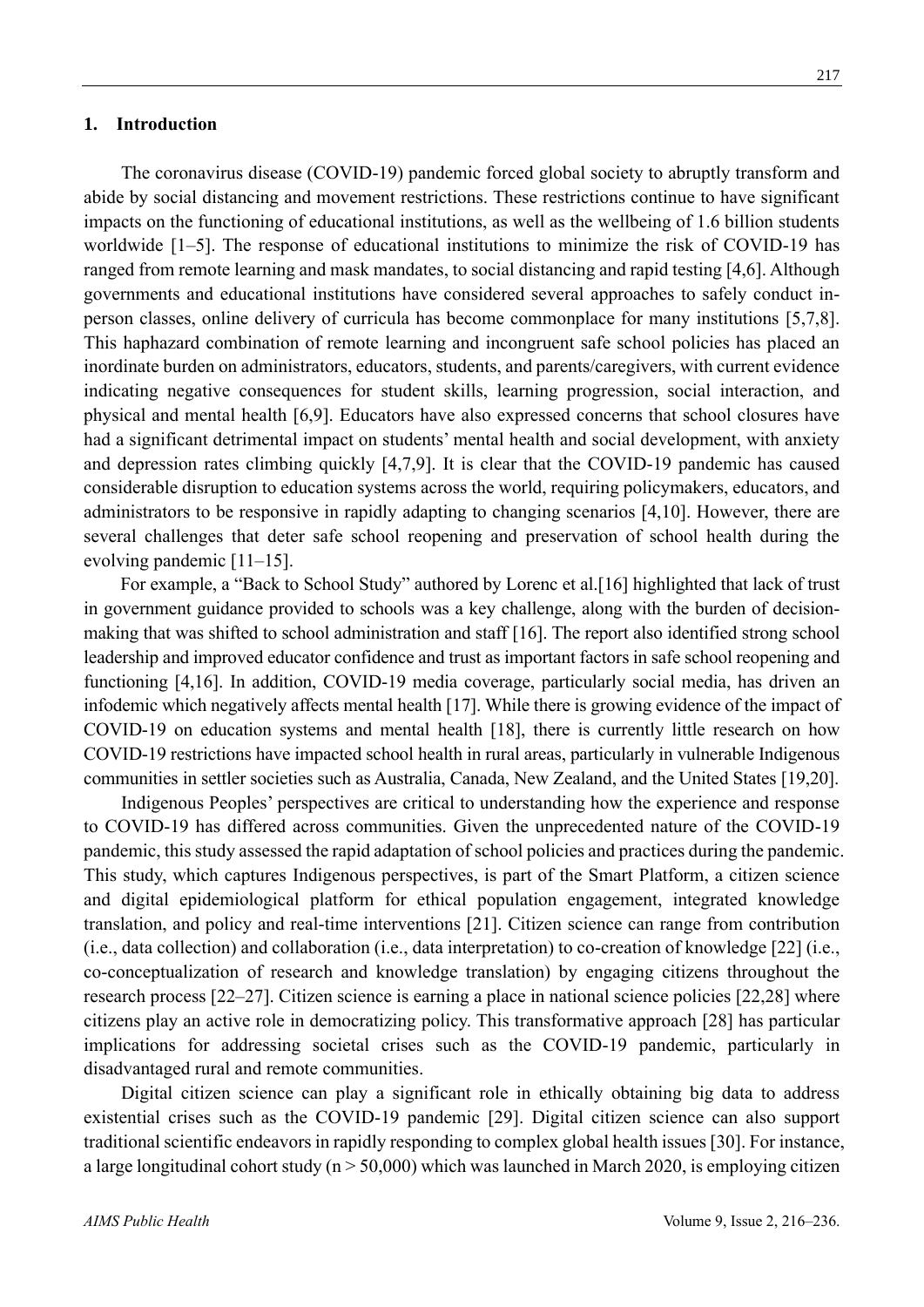science approaches to generate knowledge about participant-reported COVID-19 symptoms, behaviors, and disease occurrence [31]. Moreover, as educational systems are one of the sectors that continue to be most impacted by the COVID-19 pandemic, citizen science tools are now being developed to connect educators and students to cope with the difficulties of social isolation [32].

The purpose of this study was to engage secondary school administrators and educator citizen scientists in rural Indigenous communities in Canada to: 1) Understand rapid decision-making processes to preserve school health during the COVID-19 pandemic, including how these COVID-19 school policies influenced the health of educators and students; and 2) Inform evidence-based safe school policies and practices during this evolving pandemic. This paper describes the adaptation of a Smart Platform study—Smart Indigenous Youth—during the pandemic to collect perspectives of Indigenous school administrators and educators on school closure challenges, mental health, school leadership, and future curricula adaptations.

#### **2. Materials and methods**

## *2.1. Overview*

This qualitative study is part of Smart Indigenous Youth [21], a 5-year mixed-methods digital community health trial that embeds culturally appropriate land-based active living programs into school curricula to promote mental health, minimize substance misuse, and prevent suicide among Indigenous youth in rural and remote First Nations Reserves in the Canadian province of Saskatchewan. A total of four schools have taken part in the Smart Indigenous Youth initiative since 2019, with all students aged 13–18 years participating in the land-based active living program. All youth and educators contributing to Smart Indigenous Youth are citizen scientists, who engage with the research team at the beginning, during, and end of each school term. This engagement is governed by the Youth Citizen Scientist Advisory Council consisting of students from the participating schools. Youth and educators provide prospective qualitative feedback via focus groups discussions, and quantitative feedback via smartphone-based surveys.

Citizen scientists informed the design, research questions and outcome measures of the Smart Indigenous Youth study. More importantly, every citizen who participated in this study had the ability to directly engage with the research team via user-triggered ecological momentary assessments on a custom-built smartphone app [33,34]. Ecological momentary assessments provide citizen scientists' perceptions of data collection, integrated knowledge translation, and policy implications. For instance, during one of our initial data collection waves, some citizens informed us that the time-triggered surveys on smartphones expired too soon for them to respond in time. We were able to extend the expiration of time-triggered ecological momentary assessments in near-real time.

The focus on schools in First Nations Reserves for this project stems from the complex history which has put Indigenous Canadians at a higher risk of adverse physical and mental health outcomes [35]. In Canada, Indigenous Peoples consist of three groups: First Nations, Inuit, and Métis. The discriminatory categorization of Indigenous Peoples in Canada is a complicated subject, which could be perused in Smylie and Allan's report, "First Peoples, Second Class Treatment" [36]. A reserve is a piece of land allotted to First Nation bands in Canada under the Indian Act, where First Nation band members have the right to live, and band administrative and political structures are located. First Nations do not have title to reserve lands, which are held in trust for bands by the British Crown [37].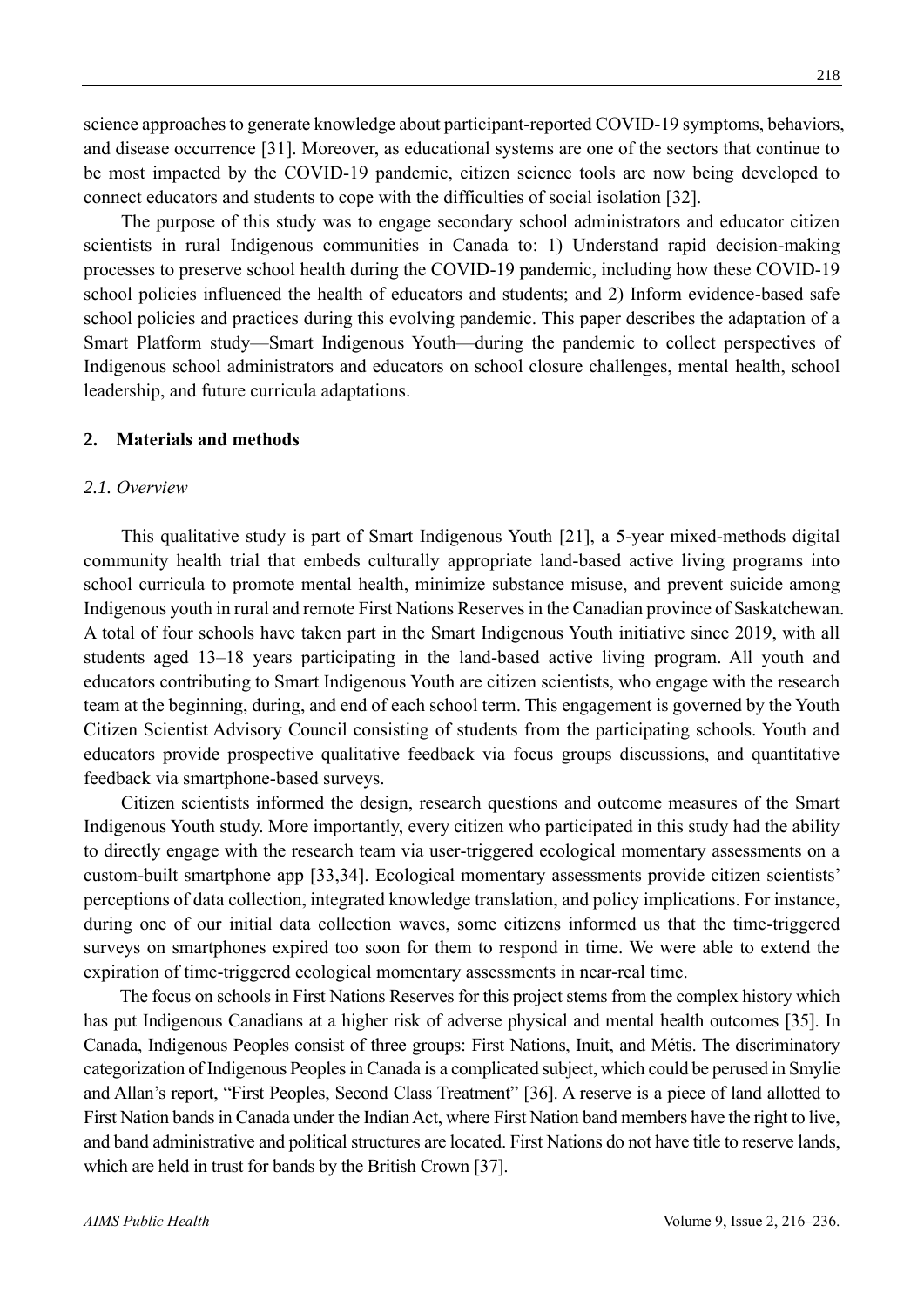Prior to the implementation of Smart Indigenous Youth, our research team built strong partnerships with the communities which commenced by learning about their vision, priorities, and specific needs. The research team and communities identified mutual areas of interest, and built a relationship based on respect, citizen and community ownership of research data, and equity in project governance. These partnerships were established over three years during numerous in-person visits to the communities, which included meetings with leadership, Elders, youth, community members, as well as invitations to school events. The team includes researchers with a strong record of working with Indigenous communities, as well as trainees who have received extensive training in Indigenous history, cultural safety, culturally appropriate research methods, and ethics.

Since the onset of the COVID-19 pandemic, the land-based active living curricula which was administered in-person at schools participating in the Smart Indigenous Youth project had to be paused. However, the existing relationships and infrastructure of this project enabled timely modification of Smart Indigenous Youth into a qualitative study to capture the school administration's rapid response to COVID-19, as well as the subsequent decision-making processes followed to abide by public health guidelines.

## *2.2. Study design*

This qualitative study used key informant interviews and focus group discussions with educator and administrator citizen scientists from two schools to capture feedback on rural schools' rapid response to COVID-19. School closures took place between March and September 2020 for the two participating schools. During this time, home learning packages were provided to students, and online engagement was conducted with some students via social media. At both schools, administration implemented safe school reopening policies and returned to in-person learning on alternate days starting October 2020. Focus group discussions took place on September 16, 2020 with one school, and October 21, 2020 for the second school.

#### *2.3. Research approach*

Smart Indigenous Youth is part of the Smart Platform, a citizen science and digital epidemiological platform for ethical population engagement, integrated knowledge translation, and policy and real-time interventions. Although Smart Indigenous Youth is a 5-year community trial, the digital platform allowed our research team to rapidly respond to school restrictions during the COVID-19 pandemic, and meet the changing needs of our community partners and knowledge users (i.e., school administrators, educators, and youth). The initiative is informed by the Smart Framework (Figure 1) [38].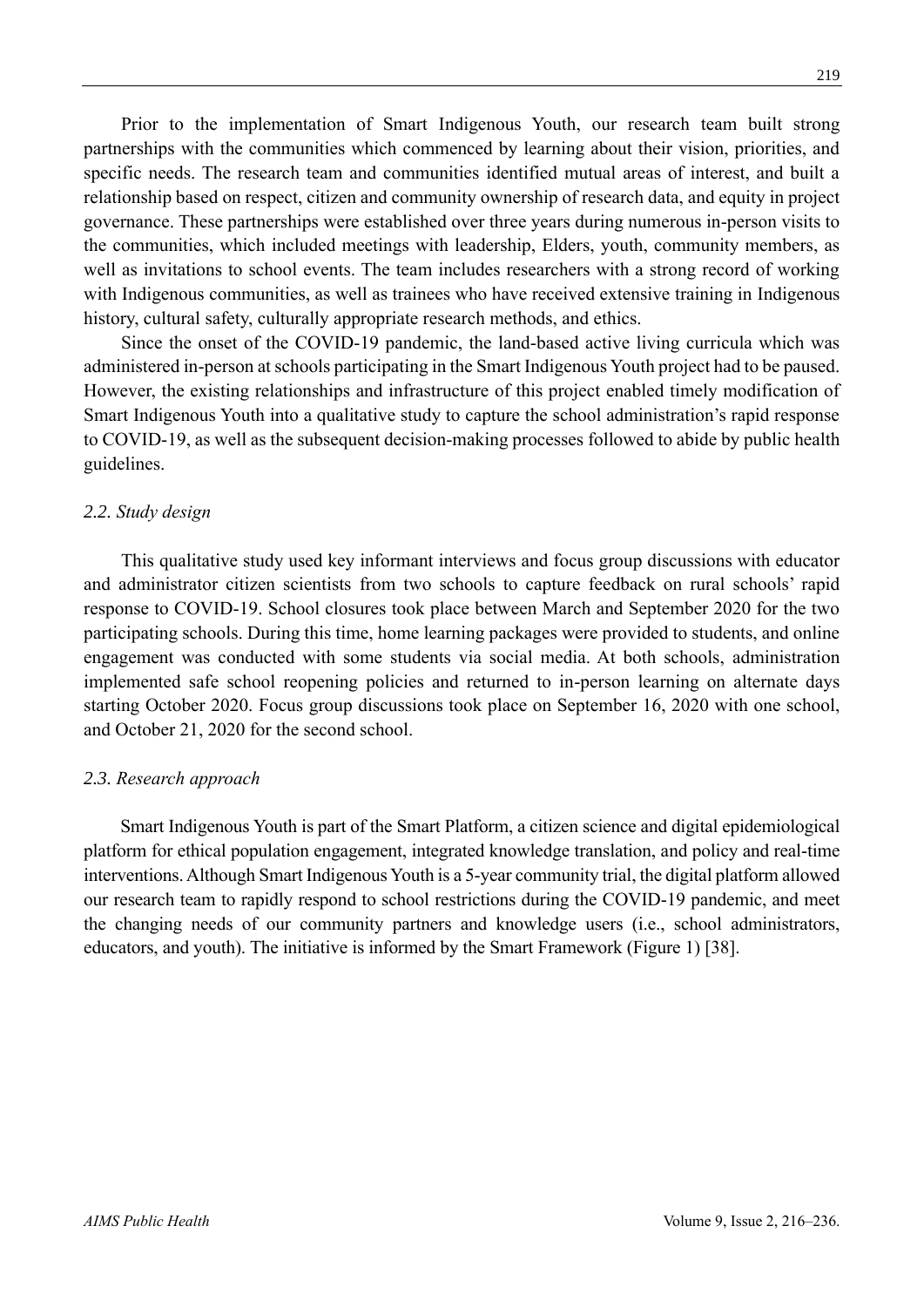

**Figure 1.** The Smart Framework: integration of citizen science, community-based participatory research, and systems science via ubiquitous tools.

The Smart Framework integrates citizen science, community-based participatory research, and systems science to enable data collection, stakeholder engagement, and integrated knowledge translation. A cycle of contribution, collaboration, and co-creation between researchers, citizens, communities and policy makers is central to meaningful stakeholder engagement. Researchers play an important role in both citizen collaboration and knowledge translation back to all stakeholders. Together, stakeholder engagement and data processes facilitate collaborative development of research questions, data collection, and integrated knowledge translation via smartphones. Overall, the Smart Framework demonstrates how consistent engagement between researchers and citizen scientists via smartphones enables the co-creation and application of knowledge [38]. With respect to Smart Indigenous Youth, ubiquitous digital tools (e.g. smartphones) drive real-time engagement of citizen scientists in rural and remote areas, thus serving as tools of equity. Smart Framework informs the cocreation of knowledge, where youth and educator citizen scientists residing in rural and remote areas partner with researchers.

More importantly, in an effort to decolonize research methods in this study, using the Smart Framework, we have integrated citizen science with Traditional Indigenous Knowledge to ensure Two-Eyed Seeing for participatory action research [21,39]. Decolonizing research methods requires unlearning the Western conventions of data collection, analysis, and knowledge sharing to dissociate research from its colonial European roots [25]. A Two-Eyed Seeing participatory approach allows for the thoughtful adaptation of relevant Western methodologies combined with Indigenous Knowledges and Ways of Knowing for culturally and geographically appropriate interventions.

Indigenous ceremony has been central to the design and delivery of the Smart Indigenous Youth project [40]. For instance, Elders, educators, and youth were engaged before conceptualization of the study, and played a key role in developing the engagement and data methodology [41,42]. Elders opened Advisory Council meetings, and the team co-created knowledge in partnership with knowledge users (i.e., principals, educators, and youth), which has implications for informing and influencing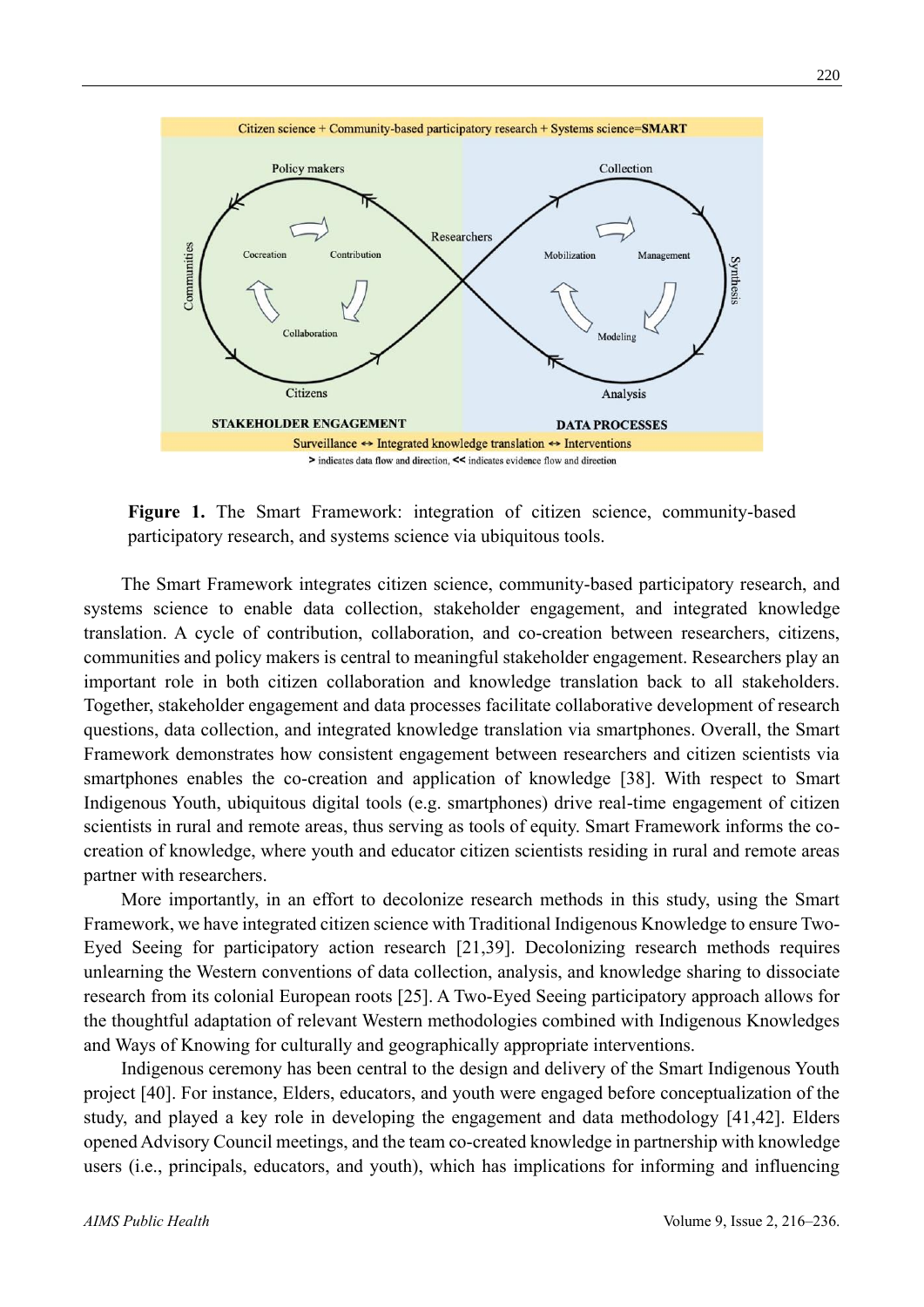culturally-relevant policies. A decolonized lens to the qualitative research method, focus groups, was taken by ensuring equitable participation of all relevant Indigenous community stakeholders, and using a virtual talking circle format to encourage open conversation and unstructured dialogue [41].

#### *2.4. Ethics*

Ethics approval was obtained from the Research Ethics Boards of Universities of Regina and Saskatchewan through a synchronized review protocol (REB#2017–29) [21]. To ensure respectful and culturally sensitive data collection, this research study followed relevant articles outlined in Chapter 9 of the Tri-Council Policy Statement 2 [43], the Canadian Institute of Health Research (CIHR) guidelines for working with Indigenous Peoples [44], and the principles of Ownership, Control, Access, and Possession (OCAP ®) from the First Nations Information Governance Centre [45]. The Tri-Council Policy Statement on ethical research with Indigenous communities outlines a number of important articles to conduct culturally appropriate research. The Smart Indigenous Youth project has worked closely with communities to apply these protocols, including Article 9.12: Collaborative Research, Article 9.13: Mutual Benefits in Research, Article 9.15: Recognition of the Role of Elders and Other Knowledge Holders, and Article 9.16: Privacy and Confidentiality [43]. Smart Indigenous Youth also follows CIHR guidelines for creating cultural safety, which is "a participant centered approach that encourages self-reflexivity among health researchers and practitioners… and requires building trust with Indigenous Peoples and communities in the conduct of research" [44].

Overall, the team has built strong partnerships with participating Indigenous communities, and adopted the Smart Framework [38] to co-conceptualize the project, co-create knowledge, and develop integrated knowledge translation strategies. In this study, confidentiality was ensured by de-identifying the citizen scientist personal information. All audio recordings and transcripts were coded and saved on a password-protected computer. Citizen scientists were notified that they could withdraw from the study at any time they wished. All citizen scientists provided informed consent before participation. The Standards for Reporting Qualitative Research Guidelines [46] were followed in this study.

#### *2.5. Data collection*

School administrators and educators were invited to participate in 60-minute semi-structured key informant interviews and focus group discussions via Zoom online meeting platform (Zoom Inc., San Jose). Interviews were digitally recorded, with the same investigator interviewing all administrators for consistency. Similarly, another investigator led all focus group discussions.

A total of 3 school administrators (2 school principals [school 1 and 2] and 1 vice-principal [school 2]) participated as administrator citizen scientists in key informant interviews. Administrator citizen scientists shared their perspectives and thought processes in developing and implementing school responses to the COVID-19 pandemic, as well as the complexities of rapid decision-making for safe school functioning. Examples of administrator questions included: "Considering the fact that the term had not ended, what steps did the school take to complete the school term?", "How were the safe school re-opening policies and programs developed?", "What were the barriers or challenges in policy development?", and "Were you able to address these challenges?" (Appendix 1).

In addition, four focus groups were conducted with 19 educators from the two schools (including 4 out of 9 in school 1, and 13 out of 18 in school 2) (Table 1). Educators were split into four discussion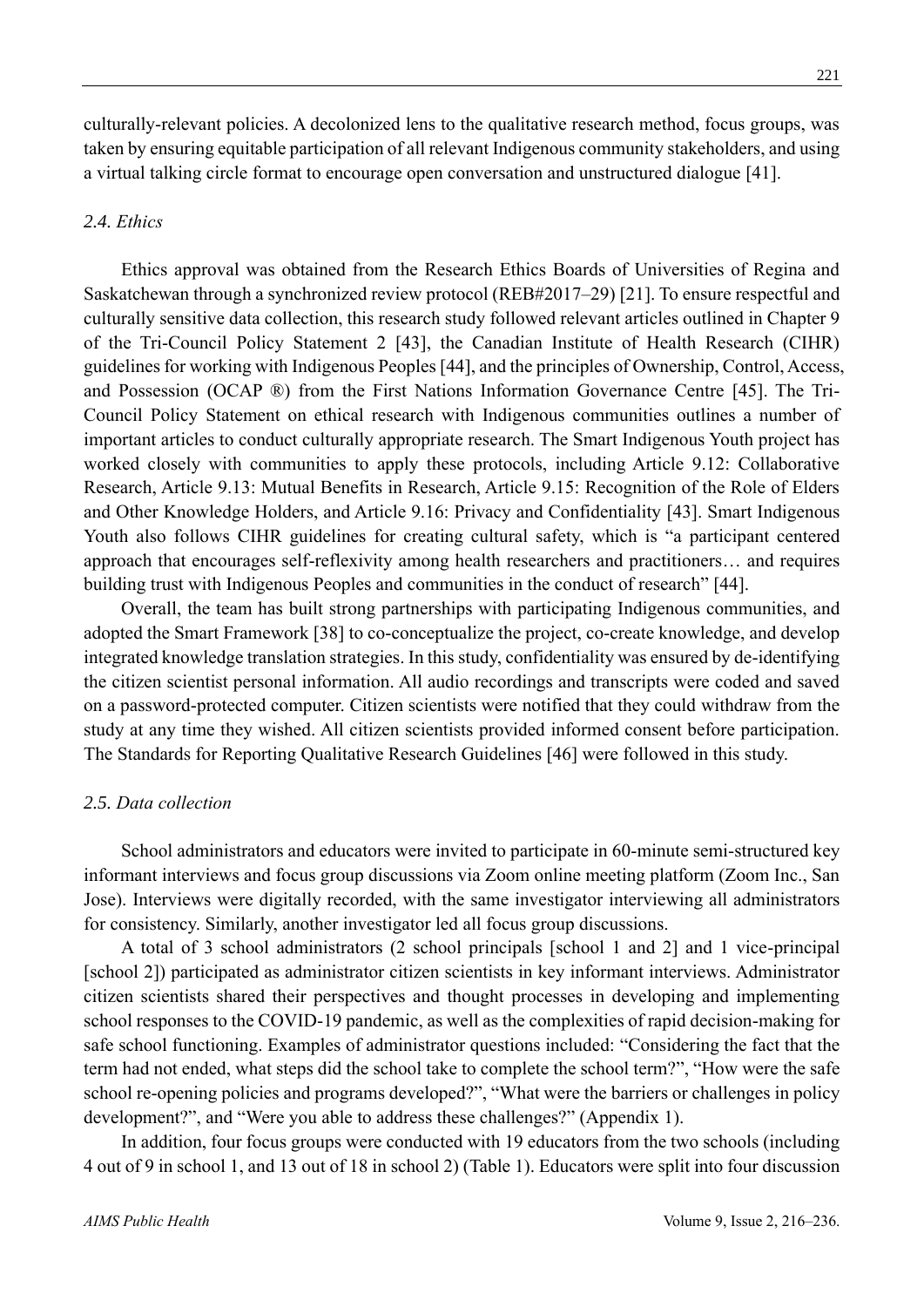groups with a total of 4 participants in three of the groups, and 7 in the final group. Each discussion started by asking participants to introduce themselves, their teaching grades (i.e., grade 7 educator), number of years of work experience, and the period that they worked at the school during the outbreak of COVID-19. The focus group facilitator followed a semi-structured interview guide (Appendix 2). Examples of educator questions included: "How did you cope with the lockdown?", "What was the biggest challenge during the COVID-19 pandemic?", and "What would you do differently if the school were to be closed again?"

## *2.6. Data analysis*

A researcher transcribed all interview and focus group discussions, and created a coding manual by adopting the principles of thematic analysis. Thematic analysis is a method for systematically identifying, organizing, and offering insight into patterns of meaning across a dataset [47]. Braun & Clarke's guide [47] was followed for conducting the thematic data analysis. A researcher familiarized the data by transcribing, reading, and re-reading the transcripts. The next step included the same researcher generating a coding manual of initial themes based on a consistent pattern of key ideas. Thereafter, two researchers reviewed and fully coded the transcripts using the coding manual to verify shortlisted themes and subthemes. The same researchers reviewed themes by checking their relevance to the transcripts, and meeting online to resolve discrepancies to reach consensus on the final themes and subthemes. Qualitative research analysis software, NVIVO version 12 [48], was used for data analysis. Separate analyses were conducted for administrator interviews and educator focus group discussions for each school, and evidence across both schools was combined afterward to develop administrator and educator themes and subthemes.

| Study participants | School 1             | School 2             |
|--------------------|----------------------|----------------------|
| Administrators     |                      |                      |
| Principal          |                      |                      |
| Vice-principal     | -                    | 1                    |
| Educators          |                      |                      |
| Group 1            | 4                    |                      |
| Group 2            | -                    | $\overline{4}$       |
| Group 3            |                      | 7                    |
| Group 4            |                      | $\overline{4}$       |
| Total              | 5                    | 17                   |
| Gender             | Males: 2; Females: 3 | Males: 4; Females:13 |

**Table 1**. Sample demographics by school and gender.

## **3. Results**

Key informant interviews and focus group discussions elucidated the rapid decision-making processes that school administrators and educators had to undertake during the COVID-19 pandemic to preserve school health and ensure safe school re-openings. Key themes from administrator and educator feedback are described in separate subsections below.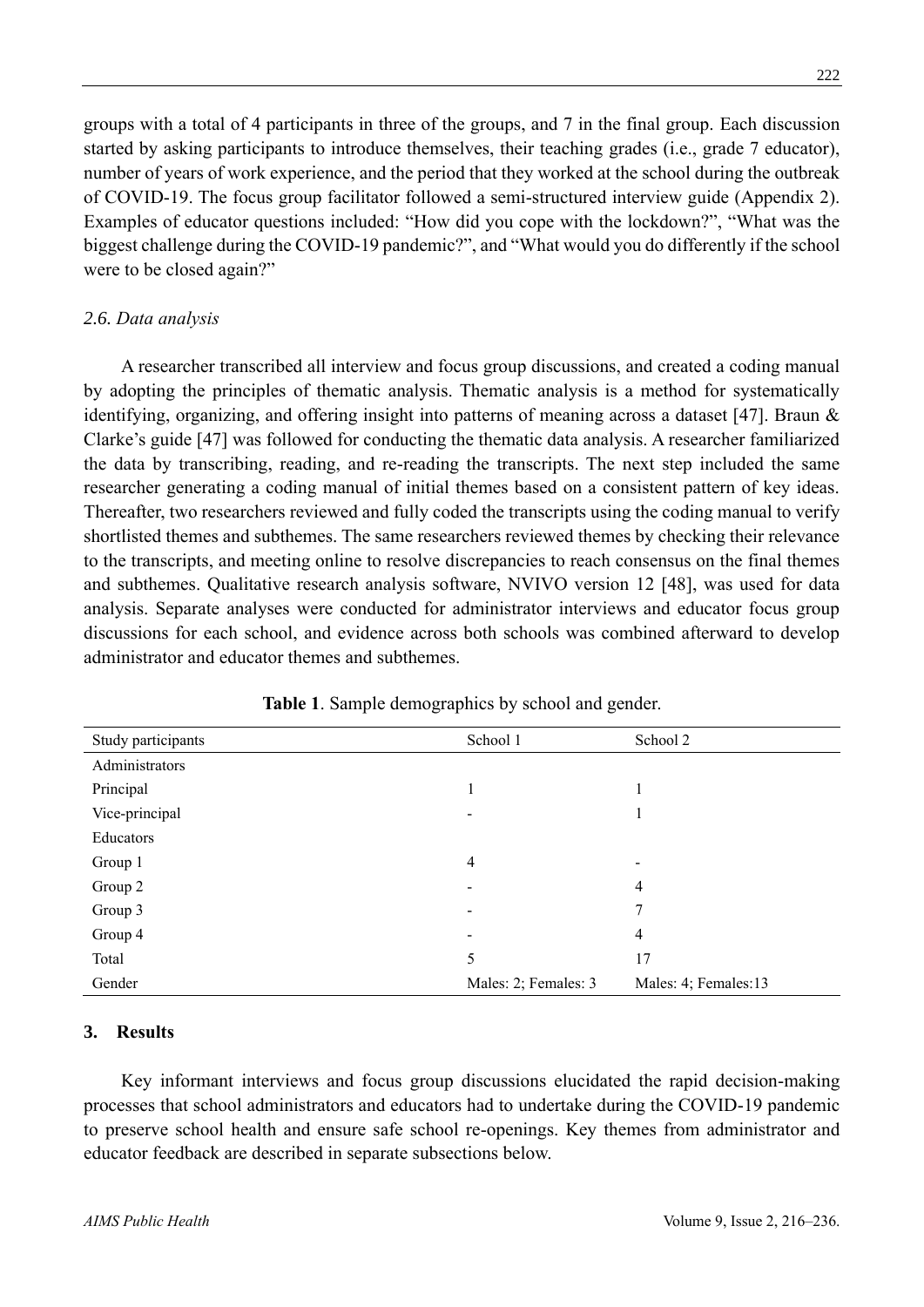## *3.1. Administrator perspectives*

The results from the administrator citizen scientist engagement can be categorized into four overarching themes (school closure challenges, mental health during COVID-19, school leadership, and future curricula adaptations), with each main theme including several subthemes (Figure 2).



**Figure 2.** Themes and subthemes from school administrator interviews.

## 3.1.1. School closure challenges

Administrators reported that the main challenges during school closure were related to lack of communication with students. Most students did not have consistent access to computers or internet at home, which administrators described as internet inequity. Apart from the inability to successfully facilitate online learning, internet inequity also resulted in lack of communication with students' families, which was a major concern as it limited engagement with families of students who needed mental health and social support:

*"That's why that was a little disheartening, that was the biggest complaint from teachers, is that not everybody is communicating back, not everybody is picking up their phone, like I've lost all touch. I've lost all communication with this family, and that was worrisome"* (Administrator 2).

To address the lack of online engagement with students, hardcopy learning packages were sent to students' homes in both schools. This labor-intensive approach posed additional challenges because the success rate of obtaining completed homework from students was low in both schools. The immediate school closures during the initial phase of the pandemic did not provide sufficient time for sending learning packages to students' homes, which resulted in time management issues: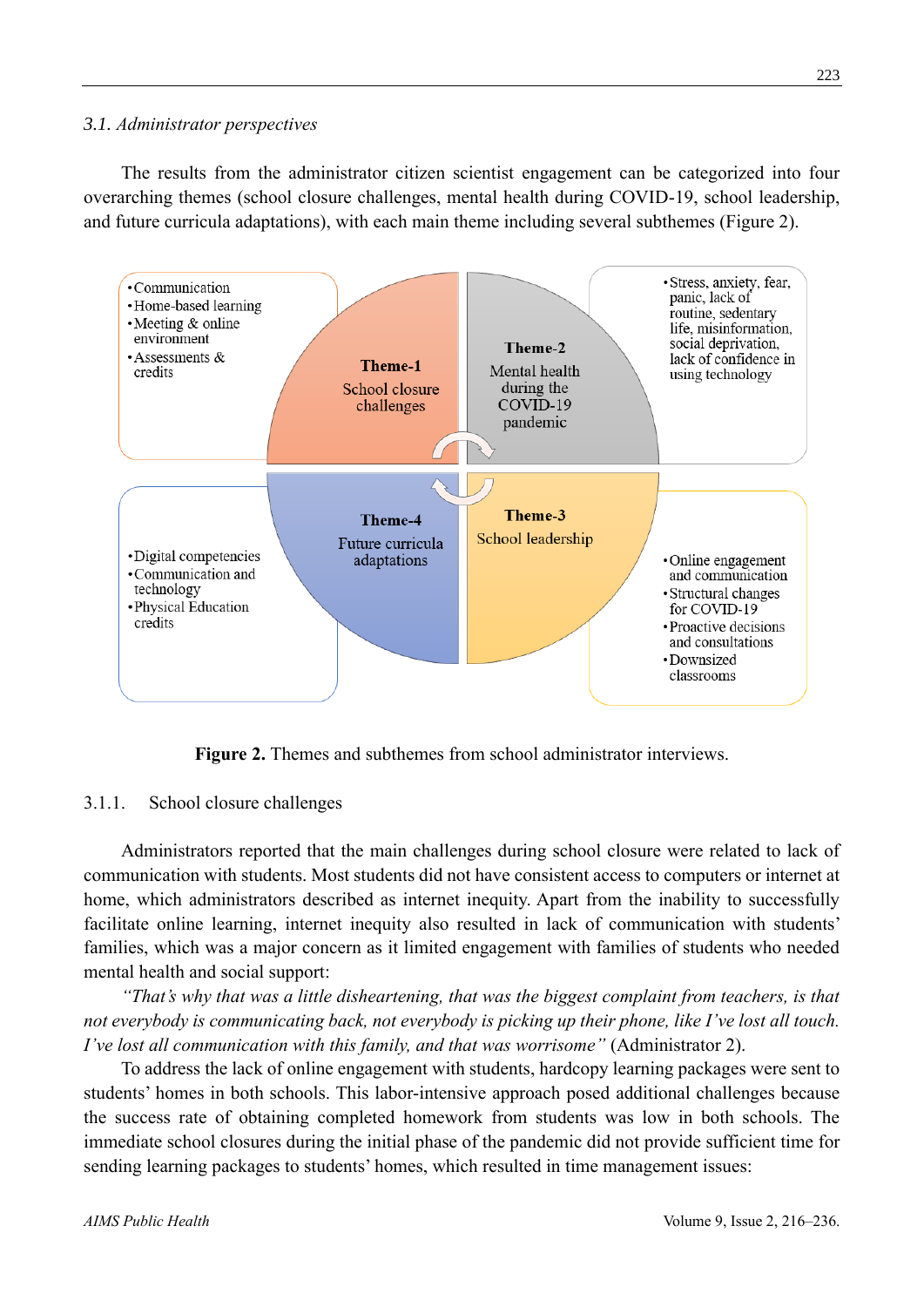*"…the biggest issue was getting things out to the students [...] we did a lot of homework packages, but then the question came upon getting them back. The teachers were more uncomfortable at the time taking the homework packages [of] the completed work, marking, and going back because of COVID threat..."* (Administrator 1).

Nevertheless*,* both schools continued to support students to complete assignments by using all remote communication methods possible, including phone, social networks, and emails. Frequent meetings with educators helped administrators take proactive measures for further steps; however, administrators felt that meetings during COVID-19 were onerous and increased the risk of COVID-19 outbreaks:

*"Where we met is the office and it's a small […] table that maybe could fit 10 people around. There's, you know, 30 people standing around in this one room right by, I'd lost it. I'm like, I don't want to go to these meetings every day like their census. And so that was sort of that panic at the very beginning, not knowing what's going on, or where people have been or whatnot"* (Administrator 2).

The new online environment was considered challenging, as many of the educators reported that they were not tech-savvy and had difficulty acclimating to remote teaching methods. Similar difficulties were also faced by the students and families:

*"…there [was] some stress there, especially somebody you know some of our teachers who aren't so tech savvy, you know. All [of a] sudden being thrust to use your computer, and that might have been pretty tough."* (Administrator 3).

School closures highlighted the difficulties that schools in rural and remote areas face due to inadequate access to digital devices and poor internet connectivity. The lack of existing infrastructure made it challenging to adapt to changing remote school protocols.

#### 3.1.2. Mental health during the COVID-19 pandemic

School administrators reported enormous mental health challenges faced by students and educators during the pandemic, which included anxiety, stress, frustration, fear of a pandemic, fear of death, and social deprivation. Misinformation about COVID-19 further exacerbated anxiety and frustration among administrators, educators, and students.

One administrator shared the fears that students had during the pandemic, which was complicated by COVID-19 misinformation:

*"…there was a little bit of that fear factor, and kids knowing – just talking – with the teachers. When we got back, the reaction with their kids or grandkids that they were looking after, the biggest thing was the miscommunication [...]the kids thought that they were going to die if they went outside. Oh yeah, I thought, wow, that's from watching the news right, and they're hearing all of this stuff on there and I'm sure parents were watching the news with them as well, but one of our high school teachers said that, yeah, her kids didn't want to go anywhere, you know, even though they were fully masked and everything. She didn't figure this out until after. Like why are you so [...] why don't you want to come with us? Why don't you want to go anywhere? Well, because I thought [it] was the fear of death"* (Administrator 2)*.*

Overall, school administrators shared that school closures, lockdowns, and social distancing had a detrimental impact on mental health, which for many students and staff, posed a greater toll than the virus itself. While mental health was described as an existing issue in schools, the pandemic exacerbated stress and anxiety for students and educators.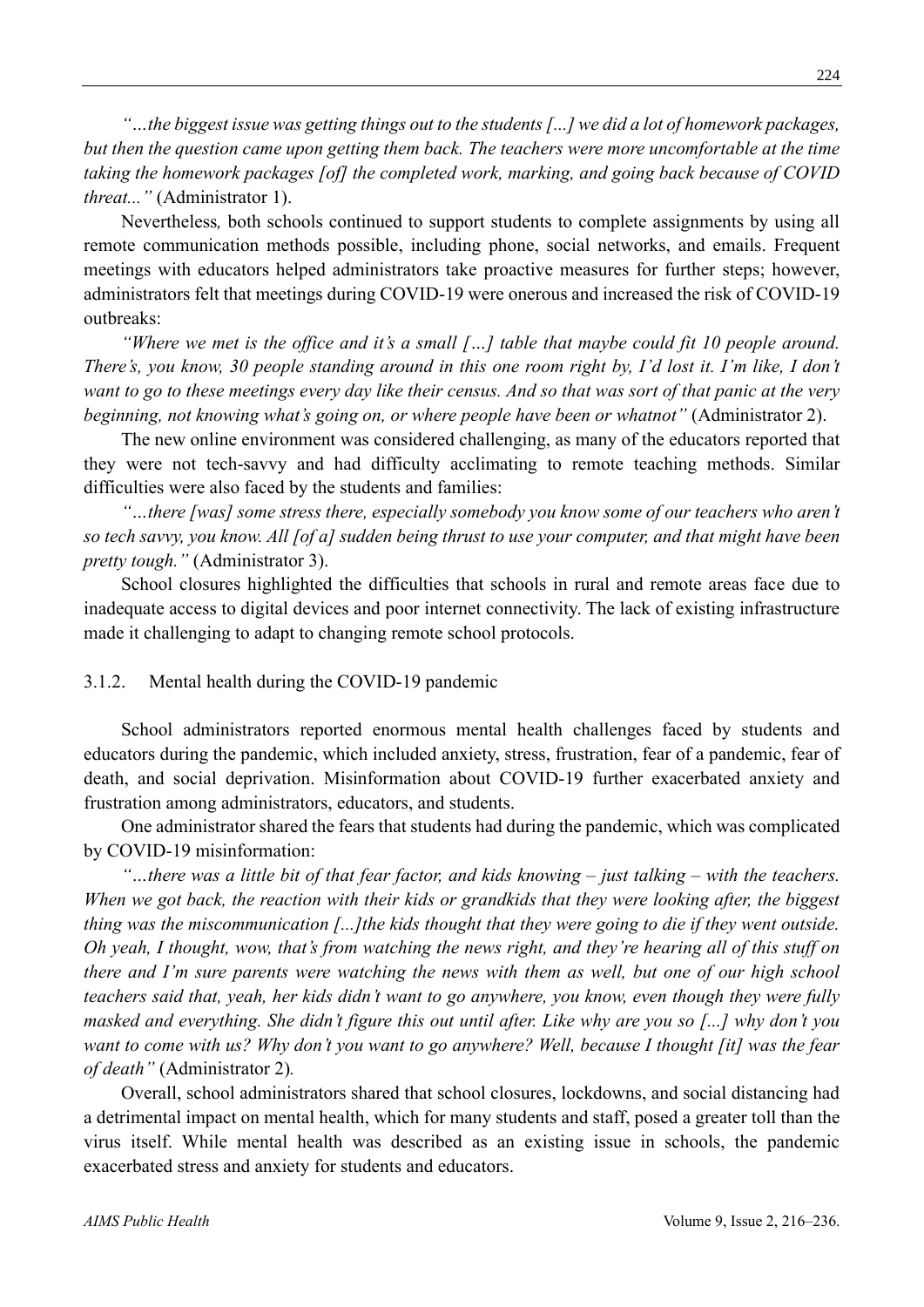#### 3.1.3. School leadership

School leadership started several initiatives to mitigate the detrimental effects of COVID-19. Online engagement was initiated with some students during the closure via Facebook and telephone contact with families. However, due to a lack of computers and/or internet access, schools struggled to consistently engage with all students:

*"So as the administrators and as the teachers, we had to make sure we were making phone calls,*  [...] text messages, Facebook messages, [or] emails. However, we can keep in contact with those *families for the next three and a half months – we did"* (Administrator 3)*.*

The administrators at both schools also consulted parents and educators to proactively involve them in decision-making processes, such as safe school operations. Schools made necessary infrastructure changes to facilitate social distancing, proper sanitization and other related safety measures. Schools also took the initiative to downsize classrooms by re-organizing attendance schedules:

*"…[we] alternate days on six days cycle. So half the students will come on day 1 and half will be on day 2… once you have the split yes, so here even grades 2, 4, 6, 8 will come on days 2, 4, 6 and those who have straight grades will be split and split group one and group two so group one come on odd and group two come on even days."* (Administrator 1)*.*

Overall, school leadership took a proactive approach to COVID-19 lockdown measures by connecting with all stakeholders (staff, educators, students, and families) in order to formulate an appropriate response. They reported working closely with all groups to make rapid changes to school infrastructure, policies, and administration of classes to ensure that students were minimally impacted.

#### 3.1.4. Future curricula adaptations

The administrator citizen scientists reported several lessons they learned from the abrupt impact of the pandemic. These lessons centered on the use of technology to bridge community gaps, and promotion of physical activity from home. School leadership teams reported working to enhance communication and technology via the provision of computers and other equipment to facilitate online learning for students:

*"I would provide a lot of opportunity to my staff in technological training. I think that is the big one, just to get familiar"* (Administrator 1).

In collaboration with the research team, one of the schools plans to award class credits for physical activity for the whole school term to address the inactivity which is perpetuated by remote work. This includes youth citizen scientists recording their daily physical activities, which will be shared with the educators on a weekly basis for awarding credits. The school leadership teams reported concern about the holistic health and wellbeing of students in an online learning environment because students' return to school full-time is uncertain:

*"So we're teaching three classes a day. But what I'd like to do as an option for those kids who want, if you want to earn an extra credit in wellness, or is that Phys Ed 20–30 getting a minimum 35 minutes of activity. A day outside for the whole school year would give us 100 credit hours. They could earn a credit and I think using the [mobile]app and some other – either video journaling or photo journaling to keep evidence of what they're doing. We might be able to earn a credit do on their own. And so with the app, like if we go to like a credit earn for outdoor Phys Ed for that stuff. The way the*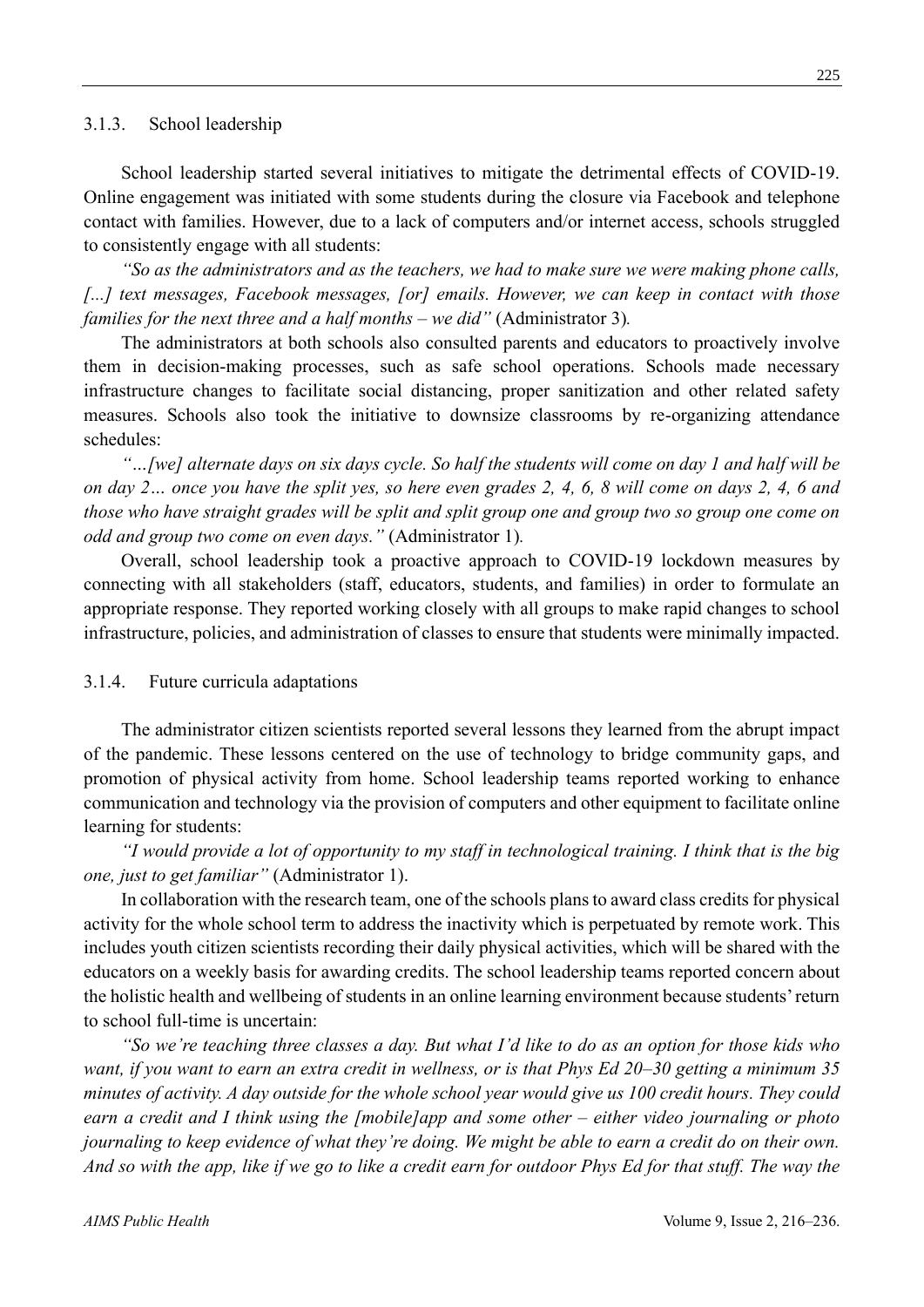*app is set up now, students can take a picture, or a video and do a little journal entry of some kind …."*  (Administrator 3).

School administrators recognized the need to make quick adaptations to the school curricula in an uncertain learning environment. The initial focus was on the use of technology to enable communication and promote physical activity; however, further curriculum adaptations are being discussed given the longevity of the pandemic and emerging priority areas.

## *3.2. Educator perceptions*

Discussions with educators about COVID-19 school closure challenges focused on five main themes (Figure 3) including school closure challenges, student reaction to the school closures, school initiatives during closure, different approaches to future closures, and school reopening policy.

## 3.2.1. School closure challenges

School closures posed a range of challenges for educators and students. The key challenges educators described centered on discussions around internet access and use of technology. Educators expressed their concerns regarding the inability to engage with students due to the lack of computers and internet access for students. Moreover, they expressed challenges specific to remote learning, such as not getting back the schoolwork sent to students, which corroborated the administrators' input:

*"I guess the biggest challenge was just to maintain contact with the kids, the younger ones, to keep them motivated to continue learning at home."* (Educator 5)

Educators also described challenges with adapting content for online classes because of lack of previous experience and training, uncertainties, and student mental health issues:

*"I had to kind of keep up with the technology and learn some new ways of communicating with other staff members. So, it was challenge, for sure."* (Educator 6)

*"And the biggest challenge was [...] that it's tough to teach virtually, it's tough to teach language class. The kids are great. They know it's difficult, and especially if kids didn't have access to technology."*  (Educator 16)

Educators were motivated to overcome numerous challenges with online learning to ensure the success of their students; however, they felt little control over the response to mental health due to challenges with remote communication.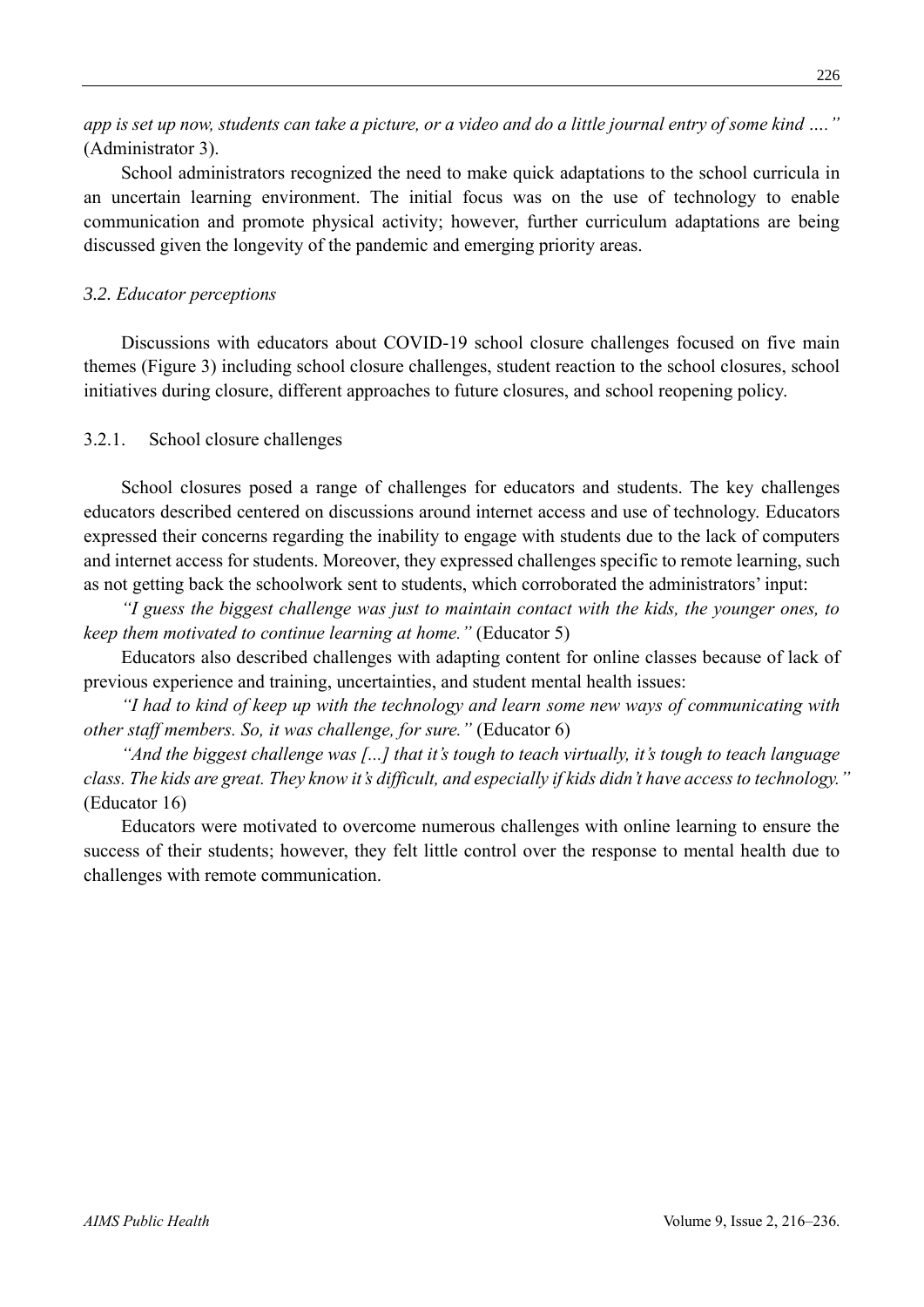

**Figure 3.** Themes and sub-themes from educator focus groups.

## 3.2.2. Student reaction to school closures

Educators noticed a range of reactions to school closures from students, with the majority experiencing stress around the uncertainty that the pandemic created. Educators reported that many students and educators experienced a wide range of mental health issues during the pandemic, including symptoms of anxiety and depression, lack of motivation, and suicidal ideation during the lockdown which required urgent mental health interventions:

*"My biggest challenge again goes back to […], I guess for me personally, I struggled with my teenagers. [I] just didn't really cope during that time at all because everything was closed, I couldn't get the help that I needed at that time. And my 14-year-old um, during the middle of this, ended up trying to take his own life. So, it was very, very tough because I couldn't take him to a counsellor, like I couldn't do a lot of like things that he needed. And so, being at home and not being a professional in that area was a big struggle for me because I didn't know how to. I didn't know if like, I always second guess like am I doing the right thing? Maybe this isn't what he needs."* (Educator 6)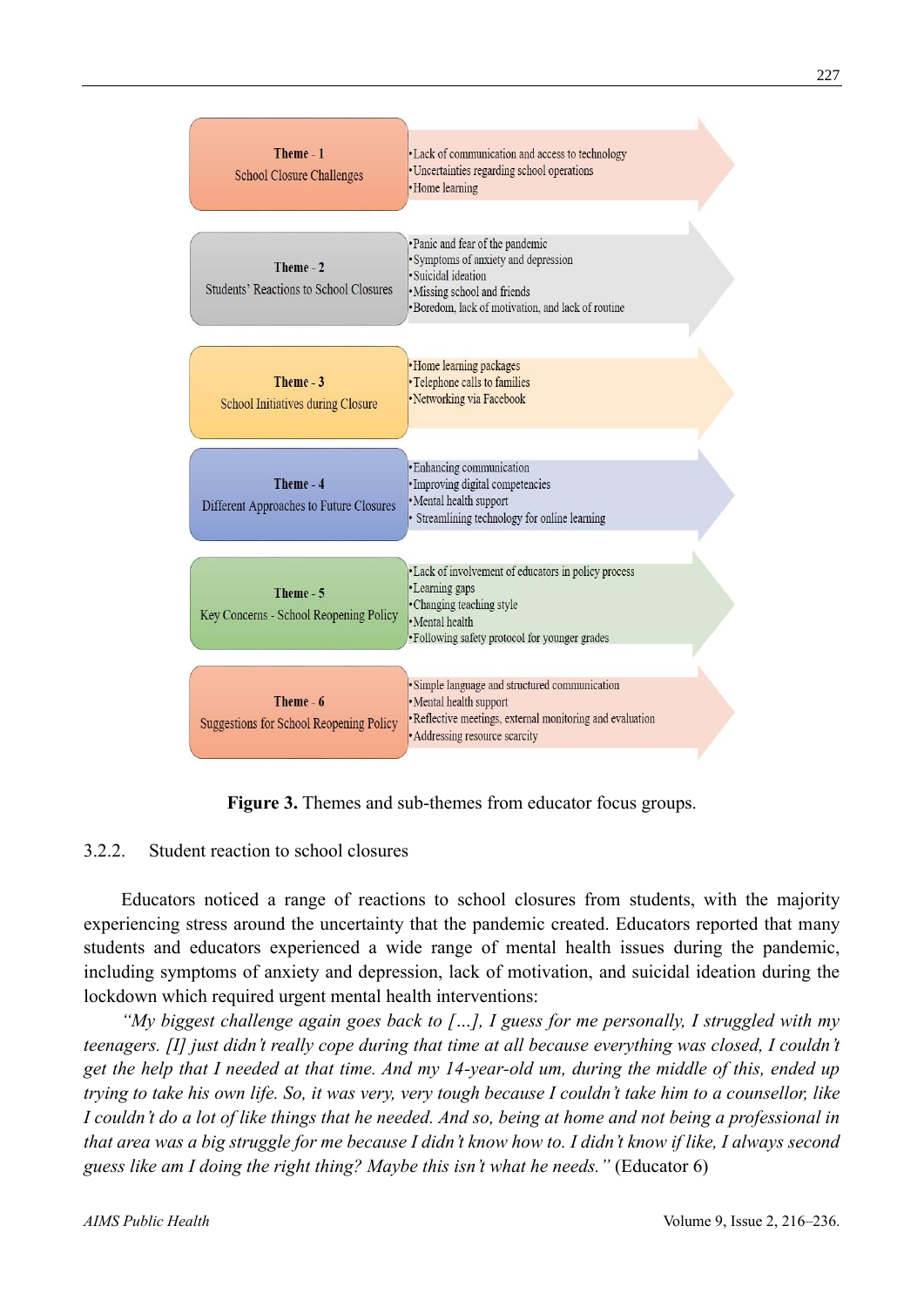Mental health issues resulted from the general stress of living under pandemic restrictions, and were exacerbated by removing routine activities including attending school and having the opportunity to interact with friends and teachers.

## 3.2.3. School initiatives during closure

Several initiatives were started during the school closure to help students and families cope with remote learning. Educators reported sending learning materials home along with hot lunches to help students cope with the pandemic (Educator 5, 6). The educators also called families, networked with some students via Facebook, and reached out to them through peer networks to ensure that students felt supported during this difficult time:

*"…so basically what we ended up doing was like we said before we had the home packages, online learning, teachers created Facebook pages uh, they created videos, and posted them on those pages. As much communication as we could have with the parents and the community, that was really encouraged, we wanted to make that we knew our kids were okay"* (Educator 8).

Despite various initiatives taken by the school to engage students during the school closures, educators reported that students continued to experience significant mental health challenges.

## 3.2.4. Different approaches to future closures

Given their experiences with shifting to remote learning and engagement, educator citizens scientists reported several areas where they planned to respond differently for future closures. Educators felt the need to enhance communication with staff, parents, and students as policies changed. Educators stated that increasing communication could also decrease the stress and anxiety that resulted from uncertainty:

#### *"I think the biggest challenge is just a lot of uncertainty."* (Educator 18)

In addition, educators were keen to improve digital competencies and streamline technology for online learning. Many educators and students were not well-versed with online teaching and learning, respectively, which affected curricula delivery. Educators shared that planning ahead and investing in online learning could potentially minimize the challenges educators and students faced.

Educators also felt the need for mental health support to cope with pandemic restrictions. In addition to measures previously described, dedicated support in coping with stress, anxiety, and depression caused by the uncertainty and isolation could help educators better perform in their jobs and aid students dealing with similar challenges.

Overall, educators were open to different approaches moving forward, particularly with regards to adopting online curricula and building mental health supports, which aligned with the administrators' perspectives on adapting future school curricula.

#### 3.2.5. Safe school reopening policy

Safe school reopening was a primary topic of concern for educators as they planned for return to in-person classes. Specific concerns that educators raised included lack of involvement in the planning process for school re-opening. They felt that their role was minimal, such as editing the information handouts for the families, rather than participating in the policy-making process. Furthermore,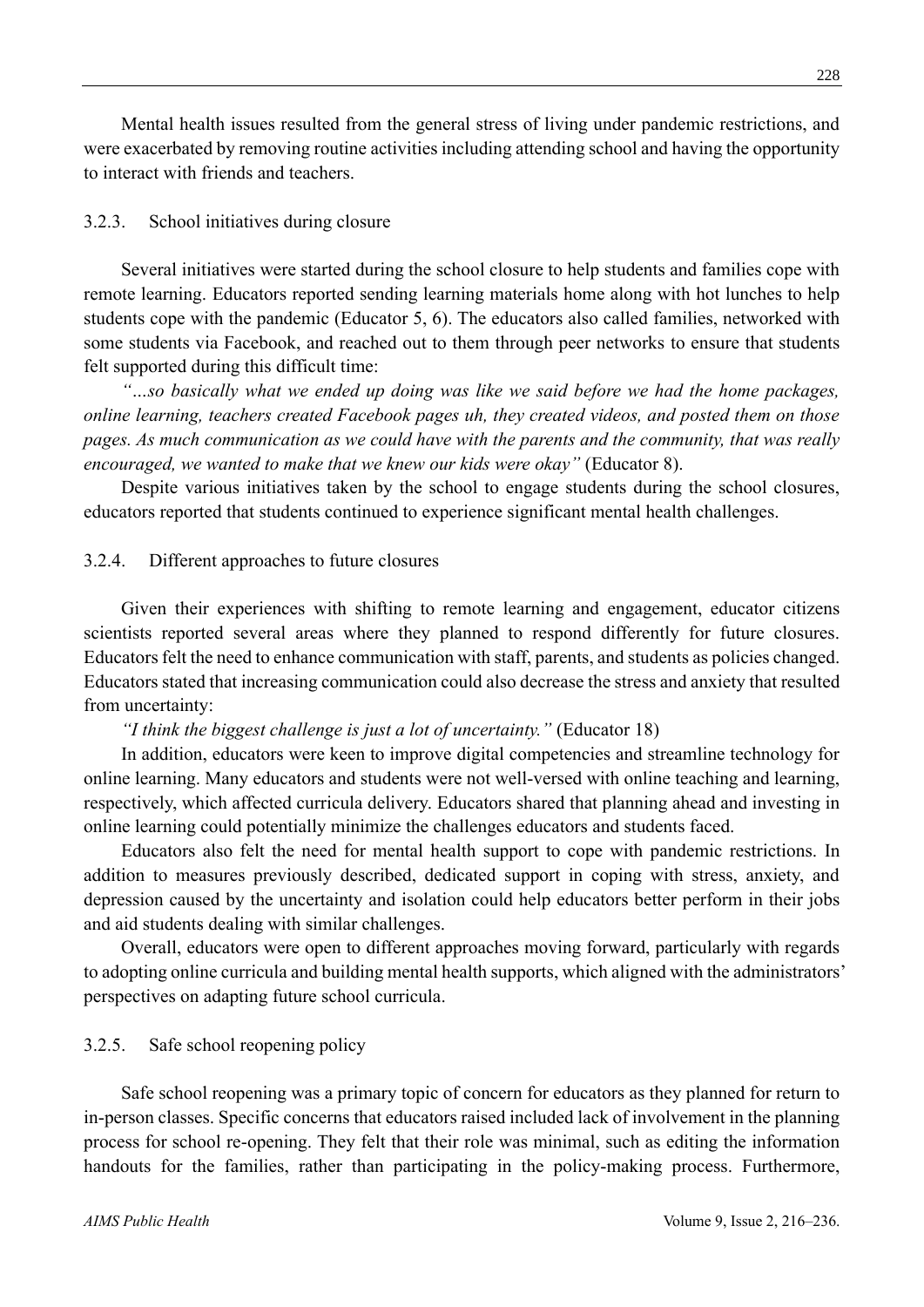implementing safety protocols for younger children was identified as one of the key problems along with difficulties adapting to online curricula and remote teaching methods. While educators reported being open to curricula adaptations, they lacked necessary training:

*"I'm stressing over, how do I be creative in trying to teach or change my teaching style uh, um, to meet the COVID standards um, for the school so it's a little frustrating um, trying to be creative."* (Educator 12)

Educators also expressed significant mental health challenges with safe school reopening, including symptoms of anxiety and depression, depression, and fear of the virus. Nevertheless, educators also came up with suggestions for safe school reopening such as usage of simple instructions for students' families and providing mental health supports for students, families, and teachers:

*"I would like somebody that works in mental health, to come online and put all the students online for my classroom and kind of talk with them about lockdown and some other things that you're going through. Like I said, some of my students have anxiety, now I guess, it wasn't as common before like and now they are getting very anxious.* (Educator 1)

Finally, educators also suggested incorporating reflective meetings, external monitoring and evaluation, and addressing resource scarcity to ensure safe school operations:

*"I think it's important to address those issues as they come up. Um, therefore I do believe in those reflective meetings because the whole thing is about the team and coming together and playing your part within that team um and so that we can all keep safe."* (Educator 5)

Educator perceptions consistently aligned with administrator perceptions, while providing more nuance to school closure challenges, student and educator mental health crises, and curricula adaptations. However, there seemed to be disagreement in terms of participation of educators in policy making, largely due to the circumstance of rapid decision-making process which was necessary to not only implement safe school policies, but also adapt to the changing nature of public health guidelines. Nevertheless, educator suggestions could enhance the administrator decision-making processes in the future, a key knowledge translation factor of this study.

#### **4. Discussion**

The Provincial Government of Saskatchewan, Canada, announced school closures in mid-March, 2020 due to the emergence of the COVID-19 pandemic [49]. Rates of COVID-19 among some Indigenous communities continues to be high [50,51], and is of concern given the numerous challenges faced by Indigenous communities (i.e., geographically rural, remote or northern locations; lack of access to clean drinking water, overcrowding, food insecurity) which exacerbates both COVID-19 risk and mental distress [52].

All schools in the province were closed indefinitely until permission was given to resume learning in-person. Schools across the nation worked to develop safe school re-opening policies [53]. Eventually, school divisions in First Nations Reserves were given the independence to develop their own safe school operation policies as long as they met the provincial public health guidelines [54,55]. While schools globally have experienced similar challenges with remote learning and student wellness [39,43], these issues are of special concern in rural Indigenous communities due to the lack of adequate infrastructure, digital connectivity, and access to healthcare.

Discussions with school administrators and educators in rural Indigenous communities suggest several key implications for research, policy and practice, with a particular focus on rapid responses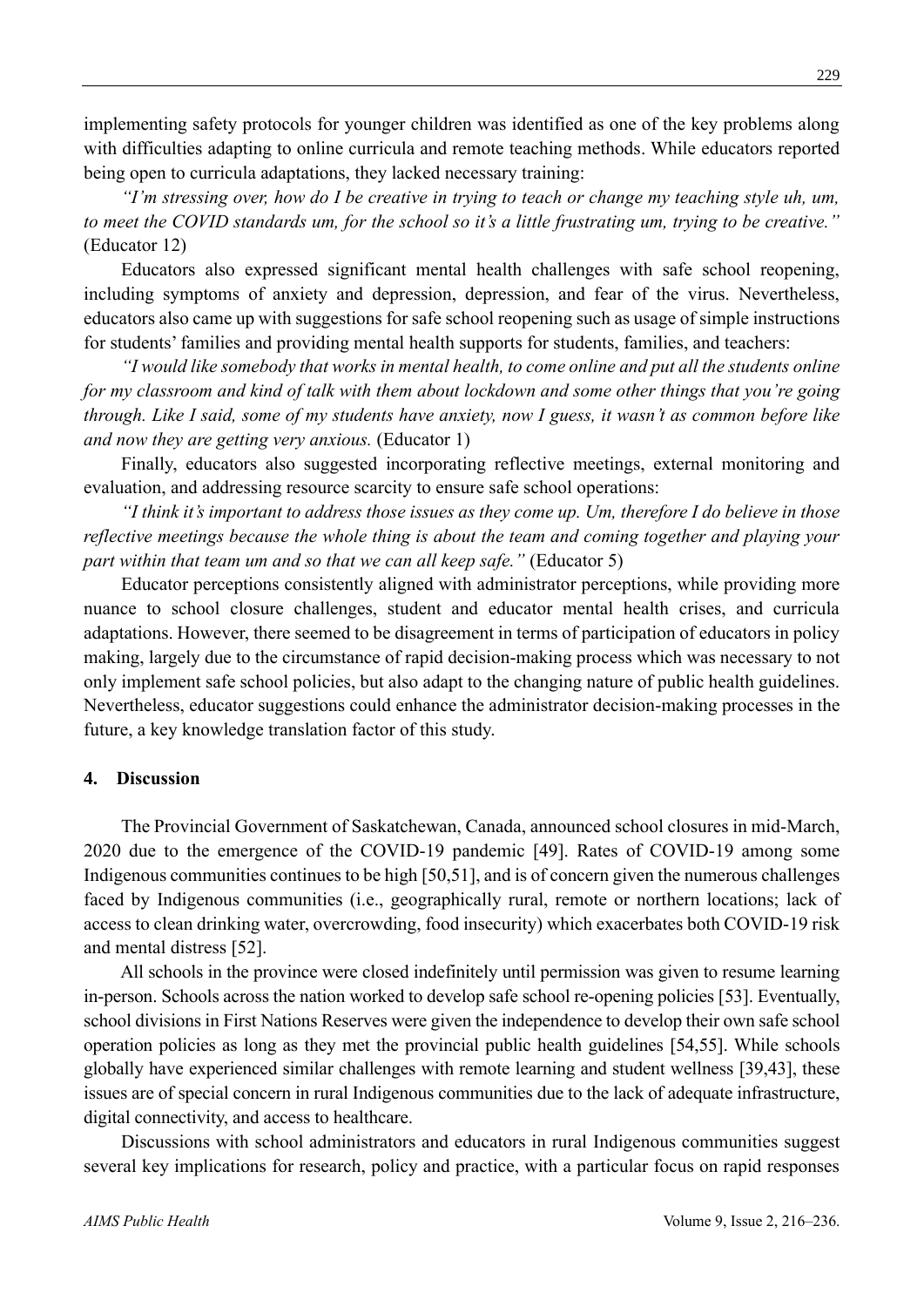to societal crises, school mental health supports beyond the pandemic, and re-imagining school curricula in this digital age.

#### *4.1. School mental health policy*

School closures due to the COVID-19 pandemic have adversely affected children and families, and placed an excessive burden on educational institutions around the world [6,39,43]. Our study results revealed how prolonged school closures and lack of access to technology and connectivity affected the mental health and well-being of students and educators, which corroborates existing evidence [4,56]. As schools are also venues for non-academic supports to students by providing physical activity access [57,58] mental health services [59], and food supplementation sources [60], it is essential to invest in school policies that preserve holistic health [61]. It is evident that substantial mental health supports are required for both educators and students to not only cope with the current pandemic, but also for future health crises [62].

Our findings suggest that the lack of mental health supports to cope with COVID-19 challenges had negative impacts on the mental health of both students and educators. The reporting of COVID-19-related symptoms of depression and anxiety, uncertainties and misconceptions, and particularly suicidal ideation require real-time interventions [62,63]. It is important to note that while mental health was a concern in schools prior to the pandemic, the stress associated with COVID-19 exacerbated mental health issues in rural Indigenous schools. Schools reported a keen interest in developing a robust response to mental wellness. Embedding digital health solutions into school policies, especially in rural and remote areas, provides an opportunity to engage with youth and educators in real-time to minimize risk and provide appropriate supports [21,64]. However, it is critical to address internet inequity [38,65], which was highly prevalent among students in this study, particularly due to lack of internet access at home. As part of the Smart Indigenous Youth initiative, we were able to provide WiFi access to student citizen scientists within school premises, before, during, and after school hours. We are in the process of budgeting for data plans to provide continuous internet access to students, but it is imperative that equitable internet access becomes part of governmental policy to address this human right in the 21st century [66].

#### *4.2. Curricula development and implementation*

School curricula can play a critical role in mitigating significant challenges highlighted by the COVID-19 pandemic, particularly in addressing mental health issues. Evidence indicates that access to nature and time spent on the land are sources for improving health and resilience among Indigenous youth [66]. As this study is part of the Smart Indigenous Youth initiative that embeds a culturally-appropriate land-based active living program into school curricula to improve mental health outcomes [21], our findings also revealed that due to the pandemic, lack of access to landbased activities for active living in schools contributed to a decline in the mental health among Indigenous youth.

Evidence also indicates that the COVID-19 pandemic has had a particular impact on Indigenous Peoples' mental health [35,67] and it is important to re-invest in bolstering school curricula with culturally-appropriate land-based activities which can mitigate the impact of COVID-19. COVID-19 school restrictions have also increased behavioral risk factors for non-communicable diseases, such as physical inactivity, changes in sleeping patterns, and unhealthy diet and substance misuse issues [68],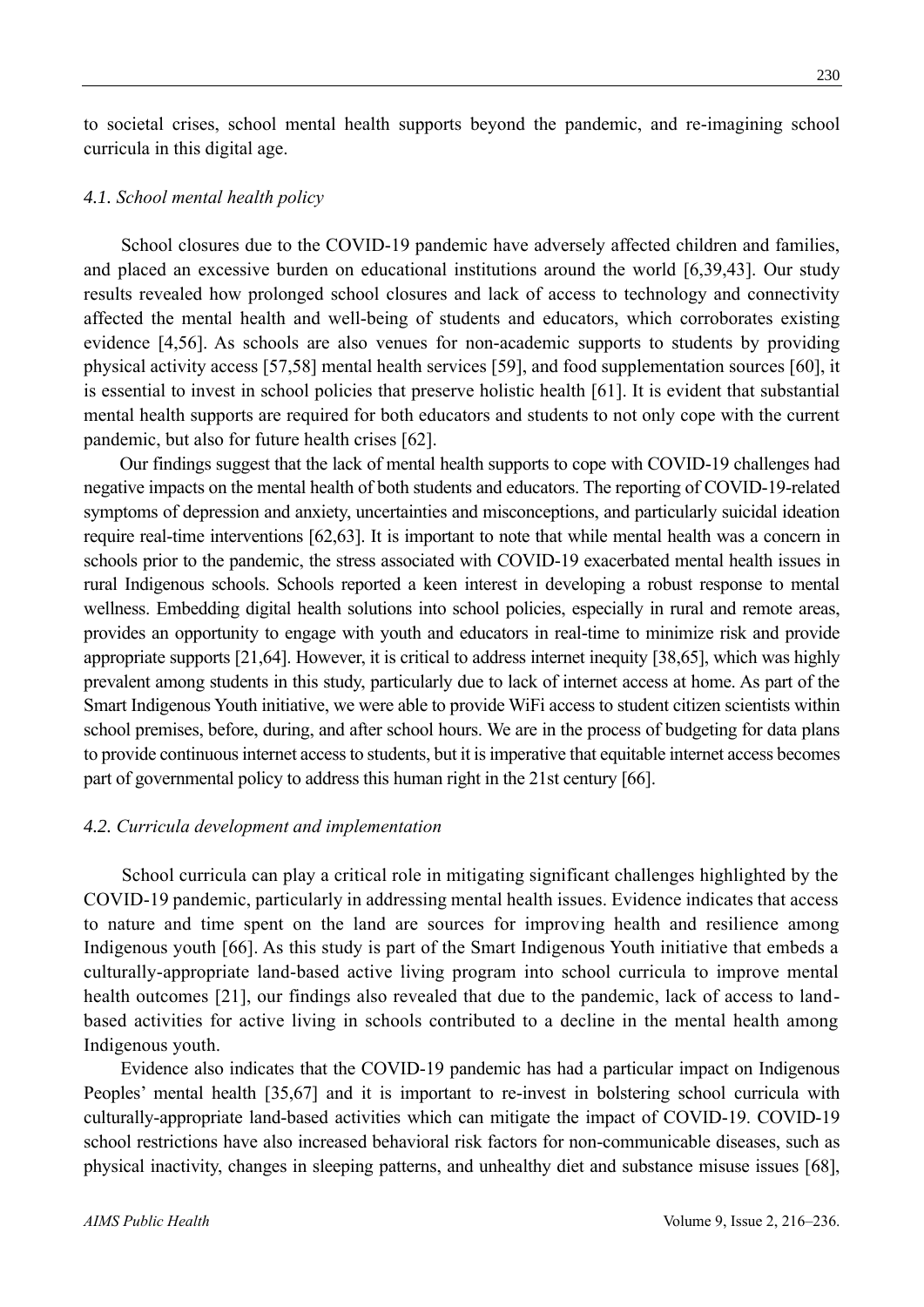reiterating the importance of adapting curricula to promote holistic health when students return to school so that the negative effects of this pandemic can be reversed. However, in the interim, while schools are functioning remotely, it is imperative to seriously consider digital technologies to enhance curricula that integrate mental health and suicide prevention [69]. This study showed that in developing sustainable curricula beyond COVID-19 [70], administrator and educator citizen identified three key methods: 1) building digital competencies, 2) increasing availability of computers and the internet at student residences to promote online learning, and 3) motivating students through physical education credits.

### *4.3. Strengths and limitations*

The primary strength of this study is its ability to leverage an ongoing community trial to rapidly evaluate school responses to COVID-19. Other study strengths include the ability to engage remotely with administrators and educator citizen scientists to understand challenges during the COVID-19 pandemic, and inform timely decision-making processes using integrated knowledge translation. The study also amplifies the voices of educators from all teaching grades in informing future policy formulation. The study captured only school administrator and educator perspectives, and would benefit from gathering student, caregiver and family perspectives to inform ongoing strategies for school safety, online learning, and lockdown response.

## **5. Conclusions**

This is the first study to evaluate school policies using digital citizen science approaches for understanding the impact of COVID-19 restrictions on educator and youth health in rural Indigenous communities. The findings revealed significant mental health concerns among students as well as educators, indicating the critical need for long-term strategies to build mental health support services. The lack of adequate infrastructure, healthcare access, and digital connectivity in rural Indigenous communities exacerbated the negative impact of COVID-19 on school health.

While this study identified significant overlap between administrator and educator perceptions, there were discrepancies with regards to rapid decision-making during the early days of the pandemic. Use of the Smart Platform enabled knowledge translation of this evidence to school leadership teams an example of rapid research response using citizen science-based digital epidemiological platforms. This approach can be replicated in other school boards and jurisdictions worldwide to respond to not only COVID-19, but also other communicable and non-communicable diseases, particularly in rural and remote populations.

In conclusion, this study provides insight into using digital citizen science approaches to rapidly respond to societal crises such as the COVID-19 pandemic, and highlights the potential of digital health interventions and culturally-appropriate curricula to mitigate school mental health crises.

#### **Acknowledgments**

The principal knowledge users of the Smart Indigenous Youth initiative are the school principals, the File Hills Qu'Appelle Tribal Council, and the Saskatchewan Ministries of Health, Education, and Sport. The Youth Citizen Scientist Advisory Council is involved in implementing Smart Indigenous Youth, and in shaping school policies and programs. We are grateful to the youth, educator, and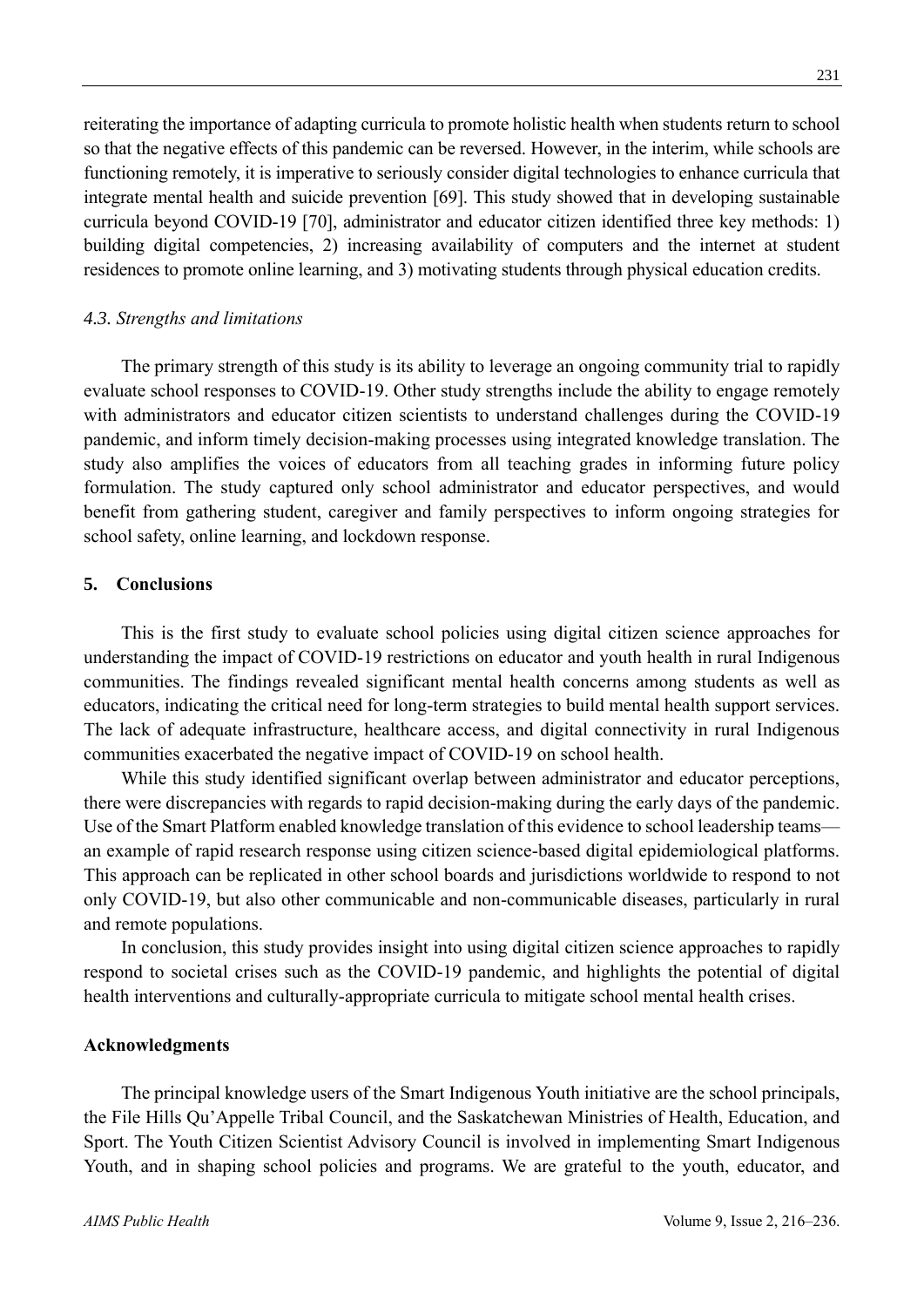administrator citizen scientists, and the staff and trainees of the Digital Epidemiology and Population Health Laboratory (DEPtH Lab) for their continuous support.

The study was conducted according to the guidelines of the Declaration of Helsinki, and approved by the Research Ethics Board of University of Regina and University of Saskatchewan (U of R File # 2017–029 and U of S file: # BEH 17–68 and date of approval is March 23, 2017).

# **Funding**

This study was funded by the Canadian Institutes of Health Research's Project Grant (#153226).

# **Conflict of interest**

All authors declare no conflicts of interest in this paper.

# **References**

- 1. Donohue JM, Miller E (2020) COVID-19 and school closures. *JAMA* 324: 845–847. https://doi.org/10.1001/jama.2020.13092
- 2. Gandolfi A (2021) Planning of school teaching during Covid-19. *Physica D* 415: 132753. https://doi.org/10.1016/j.physd.2020.132753
- 3. Fu H, Hereward M, Macfeely S, et al. (2020) How COVID-19 is changing the world: A statistical perspective from the Committee for the Coordination of Statistical activities. *Stat J IAOS* 36: 851– 860. https://doi.org/10.3233/SJI-200759
- 4. Marchant E, Todd C, James M, et al. (2021) Primary school staff perspectives of school closures due to COVID-19, experiences of schools reopening and recommendations for the future: A qualitative survey in Wales. *PLoS One* 16: e0260396. https://doi.org/10.1371/journal.pone.0260396
- 5. United Nations. Policy Brief: Education during COVID-19 and beyond, 2020. Available from: https://www.un.org/development/desa/dspd/wpcontent/uploads/sites/22/2020/08/sg\_policy\_brief\_covid-19\_and\_education\_august\_2020.pdf.
- 6. Azizi MR, Atlasi R, Ziapour A, et al. (2021) Innovative human resource management strategies during the COVID-19 pandemic: A systematic narrative review approach. *Heliyon* 7: e07233. https://doi.org/10.1016/j.heliyon.2021.e07233
- 7. Herath T, Herath HSB (2020) Coping with the new normal imposed by the COVID-19 pandemic: Lessons for technology management and governance. *Inf Syst Manag* 37: 277–283. https://doi.org/10.1080/10580530.2020.1818902
- 8. Rapanta C, Botturi L, Goodyear P, et al. (2020) Online university teaching during and after the Covid-19 crisis: Refocusing teacher presence and learning activity. *Postdigit Sci Educ* 2: 923–945. https://doi.org/10.1007/s42438-020-00155-y
- 9. Golberstein E, Wen H, Miller BF (2020) Coronavirus disease 2019 (COVID-19) and mental health for children and adolescents. *JAMA Pediatr* 174: 819–820. https://doi.org/10.1001/jamapediatrics.2020.1456
- 10. Harris A, Jones M (2020) COVID 19-school leadership in disruptive times. *Sch Leadersh Manag* 40: 243–247. https://doi.org/10.1080/13632434.2020.1811479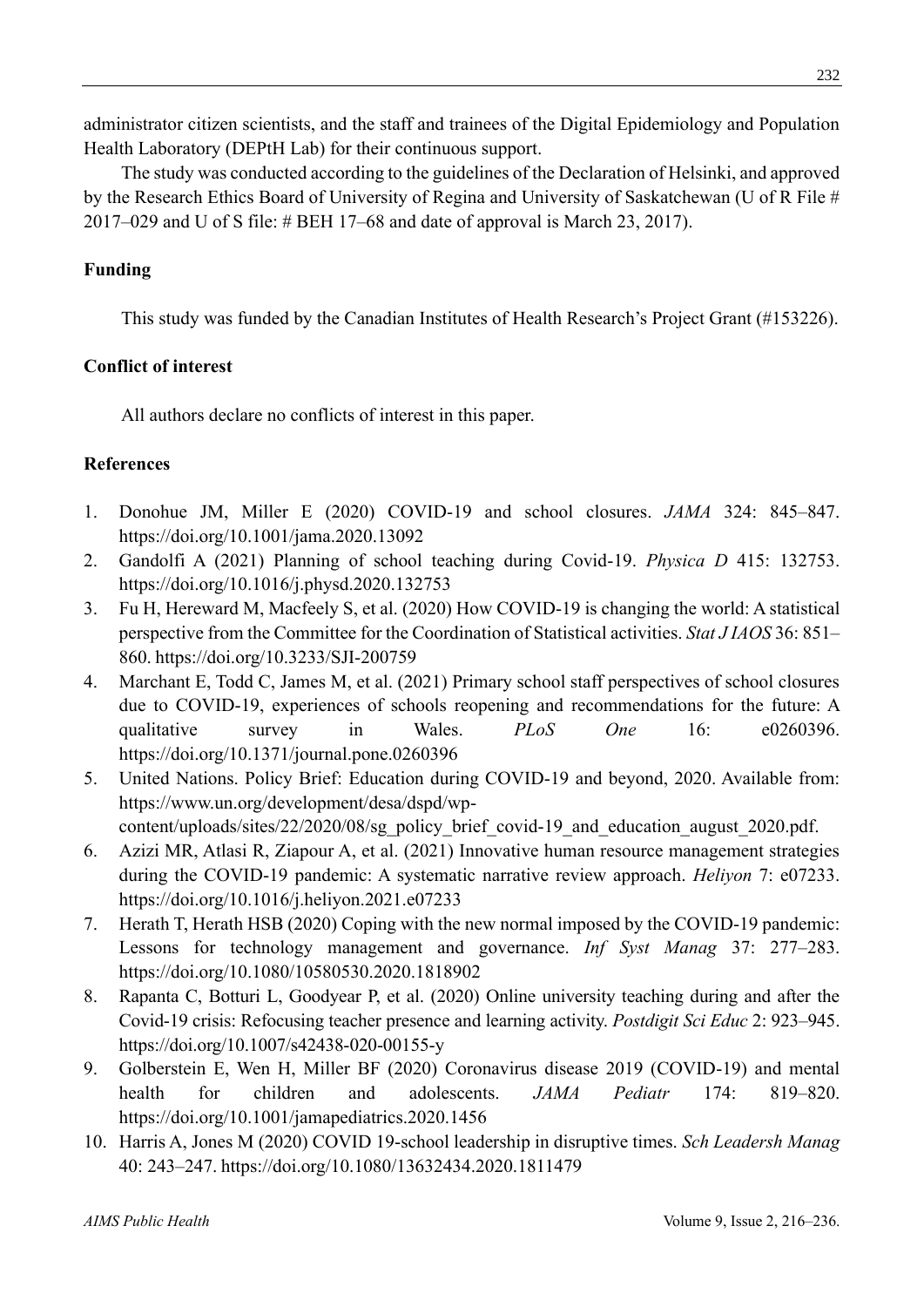- 11. OECD Policy Responses to Coronavirus (COVID-19). The impact of COVID-19 on student equity and inclusion: Supporting vulnerable students during school closures and school reopenings, 2020. Available from: https://www.oecd.org/coronavirus/policy-responses/the-impactof-covid-19-on-student-equity-and-inclusion-supporting-vulnerable-students-during-schoolclosures-and-school-re-openings-d593b5c8/.
- 12. Kearney CA, Childs J (2021) A multi-tiered systems of support blueprint for re-opening schools following COVID-19 shutdown. *Child Youth Serv Rev* 122: 105919. https://doi.org/10.1016/j.childyouth.2020.105919
- 13. The National Academies of Sciences, Engineering and Medicine. *Reopening K-12 schools during the COVID-19 pandemic*. Prioritizing Health, Equity, and Communities, 2020. Available from: https://www.nap.edu/catalog/25858.
- 14. Bailey JP, Schurz J. COVID-19 is creating a school personnel crisis, 2020. Available from: https://files.eric.ed.gov/fulltext/ED606250.pdf.
- 15. Esposito S, Cotugno N, Principi N (2021) Comprehensive and safe school strategy during COVID-19 pandemic. *Ital J Pediatr* 47: 1–4. https://doi.org/10.1186/s13052-021-00960-6
- 16. Applied Research Collaboration. Health Protection Research Unit in Evaluation of Interventions at University of Bristol. Back to school study: Final rapid report, 2020. Avaliable from: https://arcw.nihr.ac.uk/Wordpress/wp-content/uploads/2020/09/P520-Back-to-School-Rapid-final-report-FINAL.pdf
- 17. Su Z, McDonnell D, Wen J, et al. (2021) Mental health consequences of COVID-19 media coverage: the need for effective crisis communication practices. *Global Health* 17: 4. https://doi.org/10.1186/s12992-020-00654-4
- 18. Kar SK, Arafat SMY, Kabir R, et al. (2019) Coping with mental health challenges during COVID-19. *Coronavirus Dis* 2020: 199–213. https://doi.org/10.1007/978-981-15-4814-7\_16
- 19. Power T, Wilson D, Best O, et al. (2020) COVID-19 and indigenous peoples: An imperative for action. *J Clin Nurs* 29: 2737–2741. https://doi.org/10.1111/jocn.15320
- 20. Richardson L, Crawford A (2020) COVID-19 and the decolonization of indigenous public health. *CMAJ* 192: E1098–E1100. https://doi.org/10.1503/cmaj.200852
- 21. Katapally TR (2020) Smart indigenous youth: The smart platform policy solution for systems integration to address indigenous youth mental health. *JMIR Pediatr Parent* 3: e21155. https://doi.org/10.2196/21155
- 22. ECSA characteristics of citizen science, 2020. Available from: https://ecsa.citizen-science.net/wpcontent/uploads/2020/05/ecsa characteristics of citizen science - v1 final.pdf.
- 23. Dickinson JL, Zuckerberg B, Bonter DN (2010) Citizen science as an ecological research tool: challenges and benefits. *Annu Rev Ecol Evol S* 41: 149–172. https://doi.org/10.1146/annurevecolsys-102209-144636
- 24. Katapally TR, Bhawra J, Leatherdale ST, et al. (2018) The smart study, a mobile health and citizen science methodological platform for active living surveillance, integrated knowledge translation, and policy interventions: Longitudinal study. *JMIR Public Health Surveill* 4: e31. https://doi.org/10.2196/publichealth.8953
- 25. Silvertown J (2009) A new dawn for citizen science. *Trends Ecol Evol* 24: 467–471. https://doi.org/10.1016/j.tree.2009.03.017
- 26. Robinson LD, Cawthray JL, West SE, et al. (2018) Ten principles of citizen science. *Citzen Sci*, 27–40. https://doi.org/10.2307/j.ctv550cf2.9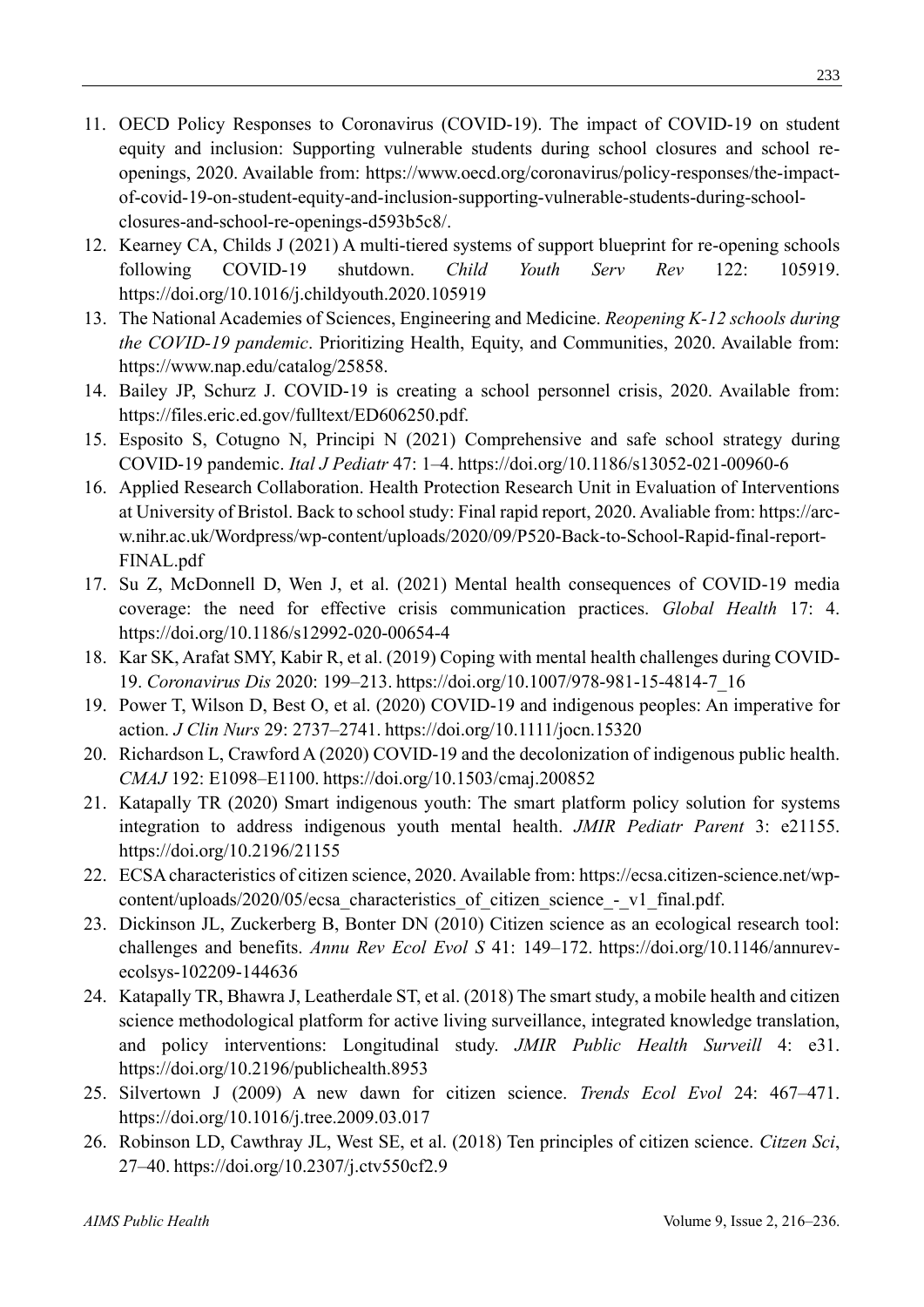- 27. Haklay M, Fraisl D, Tzovaras BG, et al. (2020) Contours of citizen science: a vignette study. *SocArXiv*. https://doi.org/10.31235/osf.io/6u2ky
- 28. Rowbotham S, McKinnon M, Leach J, et al. (2019) Does citizen science have the capacity to transform population health science? *Crit Public Health* 29: 118–128. https://doi.org/10.1080/09581596.2017.1395393
- 29. Katapally TR (2020) A global digital citizen science policy to tackle pandemics like COVID-19. *J Med Internet Res* 22: e19357. https://doi.org/10.2196/19357
- 30. Vahidi H, Taeai M, Yan W, et al. (2021) Digital citizen science for responding to COVID-19 crisis: Experiences from Iran. *Int J Environ Res Public Health* 18: 9666. https://doi.org/10.3390/ijerph18189666
- 31. Beatty AL, Peyser ND, Butcher XE, et al. (2021) The COVID-19 citizen science study: Protocol for a longitudinal digital health cohort study. *JMIR Res Protoc* 10: e28169. https://doi.org/10.2196/28169
- 32. Haeften SV, Milic A, Addison-Smith B, et al. (2020) Grass Gazers: Using citizen science as a tool to facilitate practical and online science learning for secondary school students during the COVID-19 lockdown. *Ecol Evol* 11: 3488-3500. https://doi.org/10.1002/ece3.6948
- 33. Katapally TR, Hammami N, Chu LM (2021) A randomized community trial to advance digital epidemiological and mHealth citizen scientist compliance: A smart platform study. *PLoS One* 16: e0259486. https://doi.org/10.1371/journal.pone.0259486
- 34. Katapally TR, Chu LM (2019) Methodology to derive objective screen-state from smartphones: a SMART platform study. *Int J Environ Res Public Health* 16: 2275. https://doi.org/10.3390/ijerph16132275
- 35. Arriagada P, Hahmann TH, O'Donnell V. Statistics Canada. Indigenous people and mental health during the COVID-19 pandemic, 2020. Available from: https://www150.statcan.gc.ca/n1/pub/45- 28-0001/2020001/article/00035-eng.htm.
- 36. Allan B, Smylie J. Wellesley Institute. First peoples, second class treatment: the role of racism in the health and well-being of indigenous peoples in Canada, 2015. Available from: https://www.homelesshub.ca/resource/first-peoples-second-class-treatment-role-racism-healthand-well-being-indigenous-peoples.
- 37. Hanson E. Reserves, 2009. Available from: https://indigenousfoundations.arts.ubc.ca/reserves/.
- 38. Katapally TR (2019) The SMART framework: Integration of citizen science, community-based participatory research, and systems science for population health science in the digital age. *JMIR Mhealth Uhealth* 7: e14056. https://doi.org/10.2196/14056
- 39. Peltier C (2018) An application of two-eyed seeing: Indigenous research methods with participatory action research. *Int J Qual Methods* 17: 160940691881234. https://doi.org/10.1177/1609406918812346
- 40. Wilson S (2008) *Research is ceremony: Indigenous research methods.* Winnipeg: Fernwood.
- 41. Kovach M (2010) Conversational method in indigenous research. *First Peoples Child Fam Rev* 5: 40–48. https://doi.org/10.7202/1069060ar
- 42. Smith LT (2021) *Decolonizing methodologies: Research and indigenous peoples*. Zed Books Ltd., University of Otago Press.
- 43. Government of Canada. Panel on Research Ethics. TCPS 2 (2018)–Chapter 9: Research Involving the First Nations, Inuit and Métis Peoples of Canada, 2019. Available from: https://ethics.gc.ca/eng/tcps2-eptc2\_2018\_chapter9-chapitre9.html.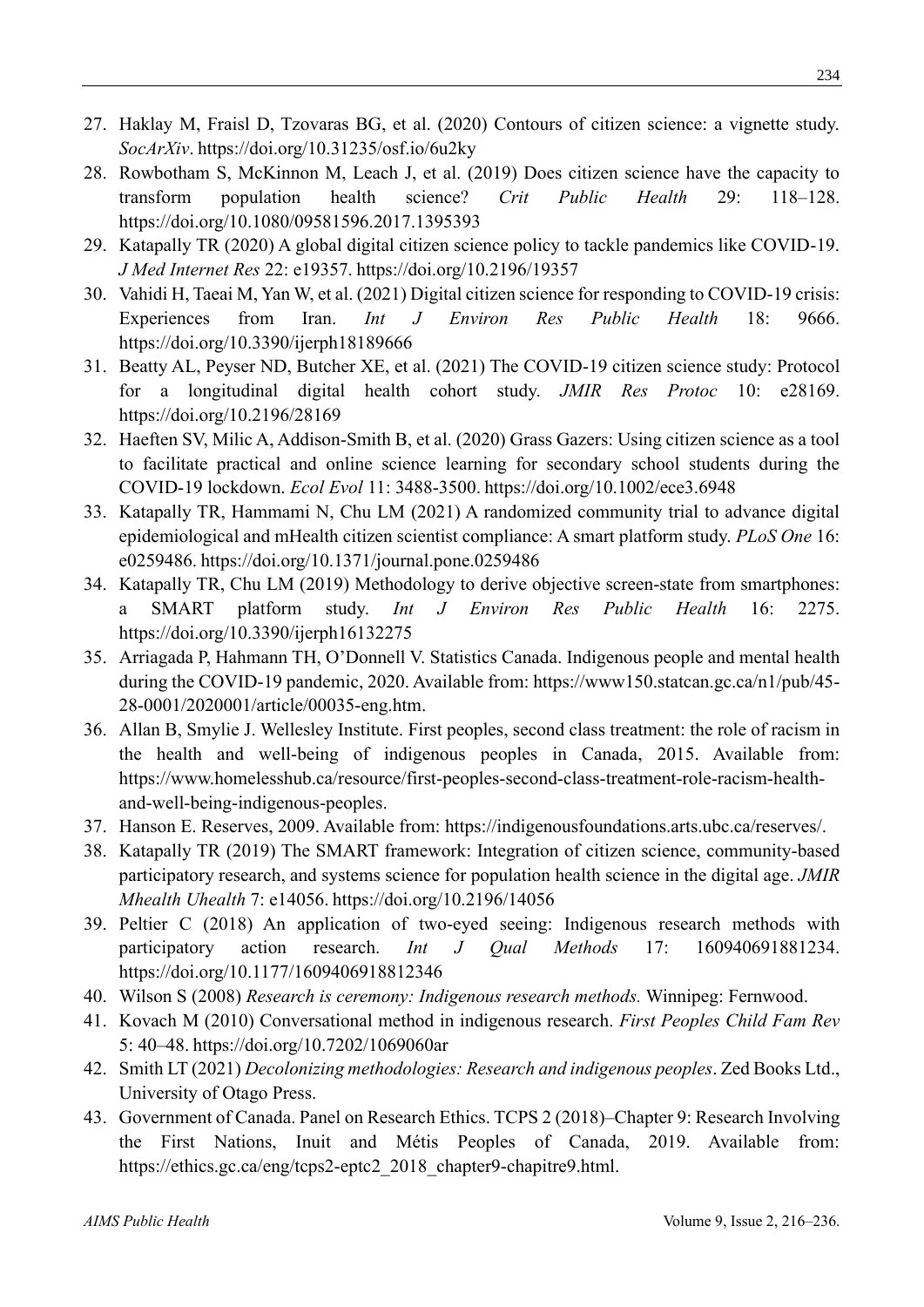- 44. Canadian Institutes of Health Research. CIHR Guidelines for Health Research Involving Aboriginal People (2007–2010), 2013. Available from: https://cihr-irsc.gc.ca/e/29134.html.
- 45. FNIGC The First Nations Principles of OCAP<sup>TM</sup>. Available from: https://fnigc.ca/ocaptraining/.
- 46. O'brien BC, Harris IB, Beckman TJ, et al. (2014) Standards for reporting qualitative research: a synthesis of recommendations. *Acad Med* 89: 1245–1251. https://doi.org/10.1097/ACM.0000000000000388
- 47. Braun V, Clarke V (2012) Thematic analysis, In: Cooper H, Camic PM, Long DL, et al. *APA handbook of research methods in psychology, Vol 2: Research designs: Quantitative, qualitative, neuropsychological, and biological.*, Washington, American Psychological Association, 57–71. https://doi.org/10.1037/13620-004
- 48. QSR International. NVivo 12, 2021. Available from: https://support.qsrinternational.com/nvivo/s/topic/0TO2y000000TOmPGAW/nvivo-12-windows.
- 49. Davis A. Regina Leader-Post, COVID-19: Sask. Schools suspended indefinitely starting Friday | Regina Leader Post, 2020. Available from: https://leaderpost.com/news/saskatchewan/covid-19 live-updates-new-measures-in-effect-as-sask-schools-remain-open.
- 50. Government of Canada. Epidemiological summary of COVID-19 cases in First Nations communities, 2021. Available from: https://www.sacisc.gc.ca/eng/1589895506010/1589895527965#age.
- 51. Hawthorn A. CBC News, Why have Indigenous communities been hit harder by the pandemic than the population at large, 2021. Available from: https://www.cbc.ca/news/canada/newfoundlandlabrador/apocalypse-then-indigenous-covid-1.5997774.
- 52. Government of Canada. Waakebiness-Bryce Institute for Indigenous Health (WBIIH). Public Health Agency of Canada. What we heard: Indigenous Peoples and COVID-19: Public Health Agency of Canada's companion report, 2021. Available from: https://www.canada.ca/en/publichealth/corporate/publications/chief-public-health-officer-reports-state-public-healthcanada/from-risk-resilience-equity-approach-covid-19/indigenous-peoples-covid-19-report.html.
- 53. Saskatchewan. Safe Schools Plan: More Resources, More Information, More Time And More Testing, 2020. Available from: https://www.saskatchewan.ca/government/news-andmedia/2020/august/17/safe-schools-plan-more-resources.
- 54. Government of Canada. Protecting the health and safety of Indigenous communities in close proximity to natural resource operations: Guidance for Indigenous communities, 2020. Available from: https://www.sac-isc.gc.ca/eng/1592487905243/1592487940872.
- 55. Government of Canada. COVID-19 guidance for schools Kindergarten to Grade 12, 2021. Available from: https://www.canada.ca/en/public-health/services/diseases/2019-novelcoronavirus-infection/health-professionals/guidance-schools-childcare-programs.html.
- 56. Scottish Government. Children's rights and wellbeing impact assessment: The closure and reopening of schools as part of the COVID-19 recovery process in Scotland, 2020. Available from: https://www.gov.scot/publications/childrens-rights-wellbeing-impact-assessment-closurereopening-schools-part-covid-19-recovery-process-scotland/.
- 57. Katapally TR, Rainham D, Muhajarine N (2015) Factoring in weather variation to capture the influence of urban design and built environment on globally recommended levels of moderate to vigorous physical activity in children. *BMJ Open* 5: e009045. https://doi.org/10.1136/bmjopen-2015-009045